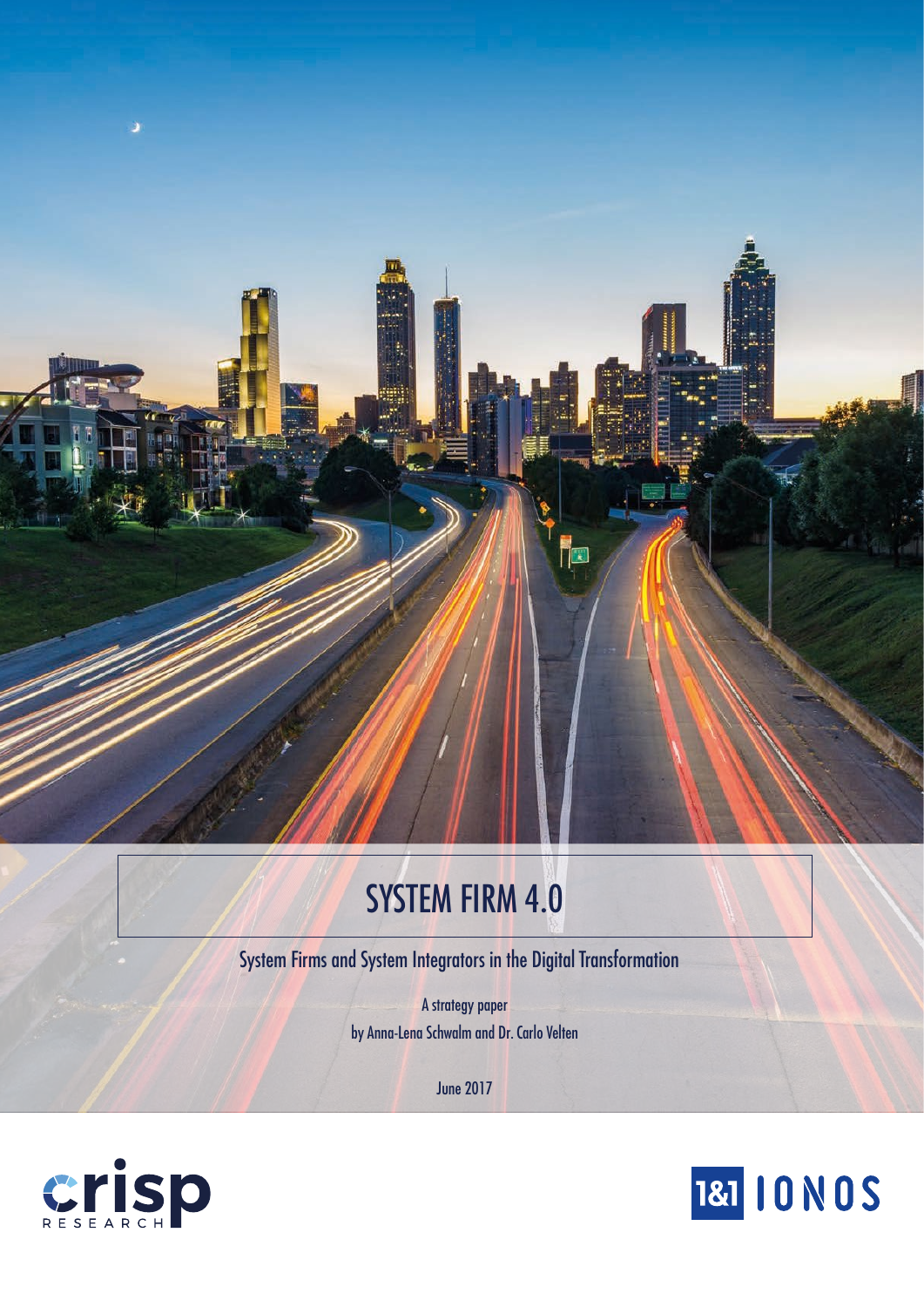# EXECUTIVE SUMMARY

- **Companies under competitive pressure.** Digitalization is a fixture of the strategy agendas of companies, and presents them with major challenges. The imminent transformation is primarily a means to an end, namely ensuring long-term competitiveness in a digital economy.
- **No business without the public cloud.** The right IT is a keystone of all successful digitalization. 79 percent of German companies have recognized this, and will be using globally available public-cloud environments in the future. When planning, setting up and operating the hybrid- and multi-cloud environments, they rely on external partners that can put complex structures in place easily and cost-effectively. As a result, IT service providers need to adapt their range of services in order to be able to respond to their customers' increased requirements and provide transparency and scalability with the right cloud provider.
- **System firms put to the test.** Conventional system firms and system integrators are increasingly contending with declining revenue and falling demand in their core business. In some cases, this is due to their rigid project business and lack of cloud expertise. There are good opportunities here for them to transform themselves into modern, high-growth managed public-cloud providers through customer proximity and partnerships with the relevant cloud-infrastructure providers.
- **Trailblazing managed public-cloud providers.** Managed public-cloud providers (MPCP) are regarded by their customers as vital sparring partners in their cloud transformation. Key success factors of an MPCP are a broad skill set and technology expertise. They therefore make a particularly sought-after added-value contribution, worth up to 30 percent higher daily rates to many companies.
- **Choosing a cloud partner.** To evaluate and select the right partner from the plethora of laaS and PaaS providers, decision-makers at system firms should pay attention to the following aspects: cloud platform (services, prices, APIs), design of partner programs and essential certifications of the data centers, direct contacts, support services and German data-protection legislation and data-protection responsibility.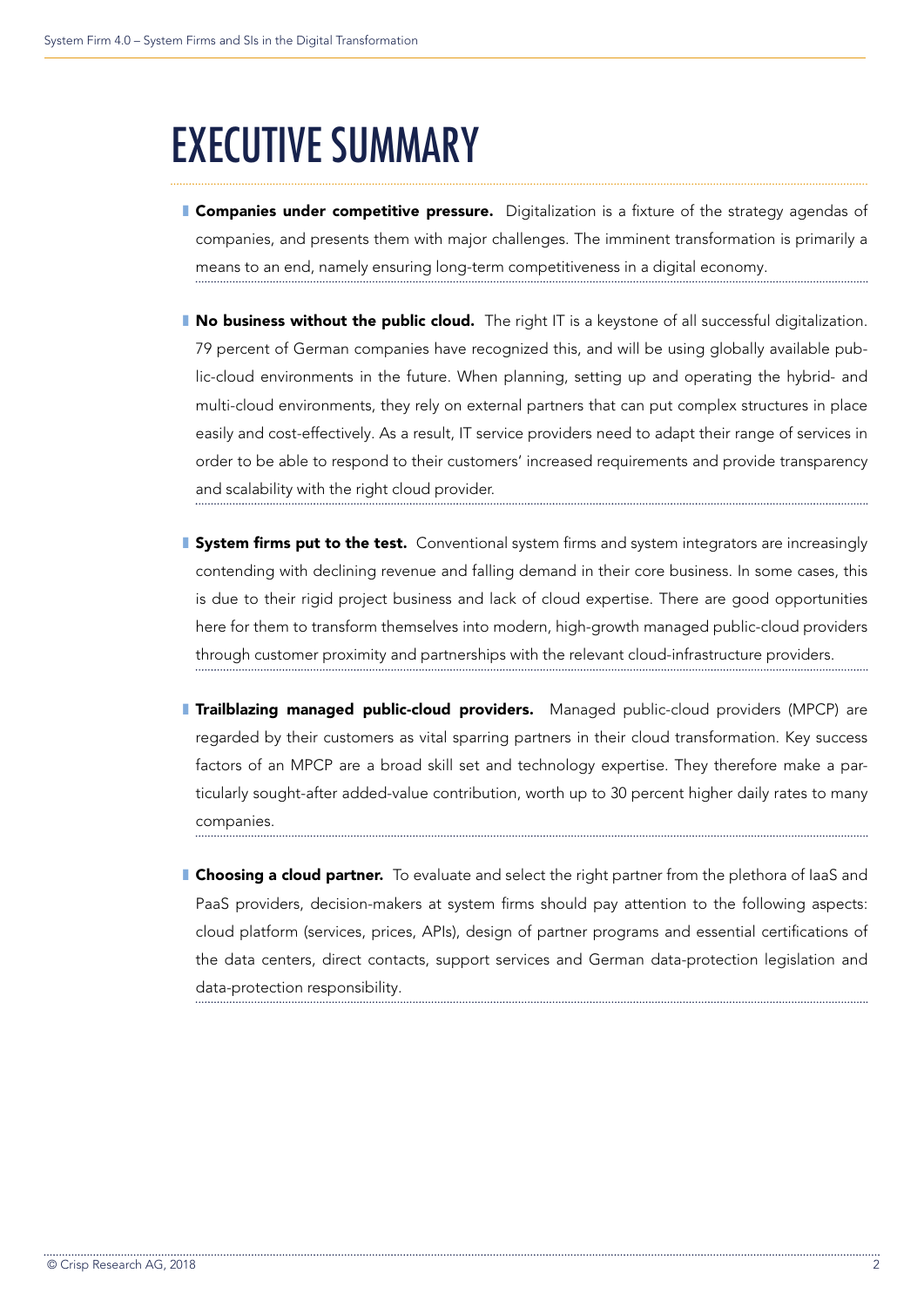# **CONTENTS**

| SYSTEM FIRMS ARE CHANGING - FROM IT INSTALLERS TO SERVICE     |  |
|---------------------------------------------------------------|--|
|                                                               |  |
| SYSTEM FIRM 4.0 - STRATEGY, PORTFOLIO AND PARTNER SELECTION16 |  |
|                                                               |  |
|                                                               |  |
|                                                               |  |
|                                                               |  |
|                                                               |  |
|                                                               |  |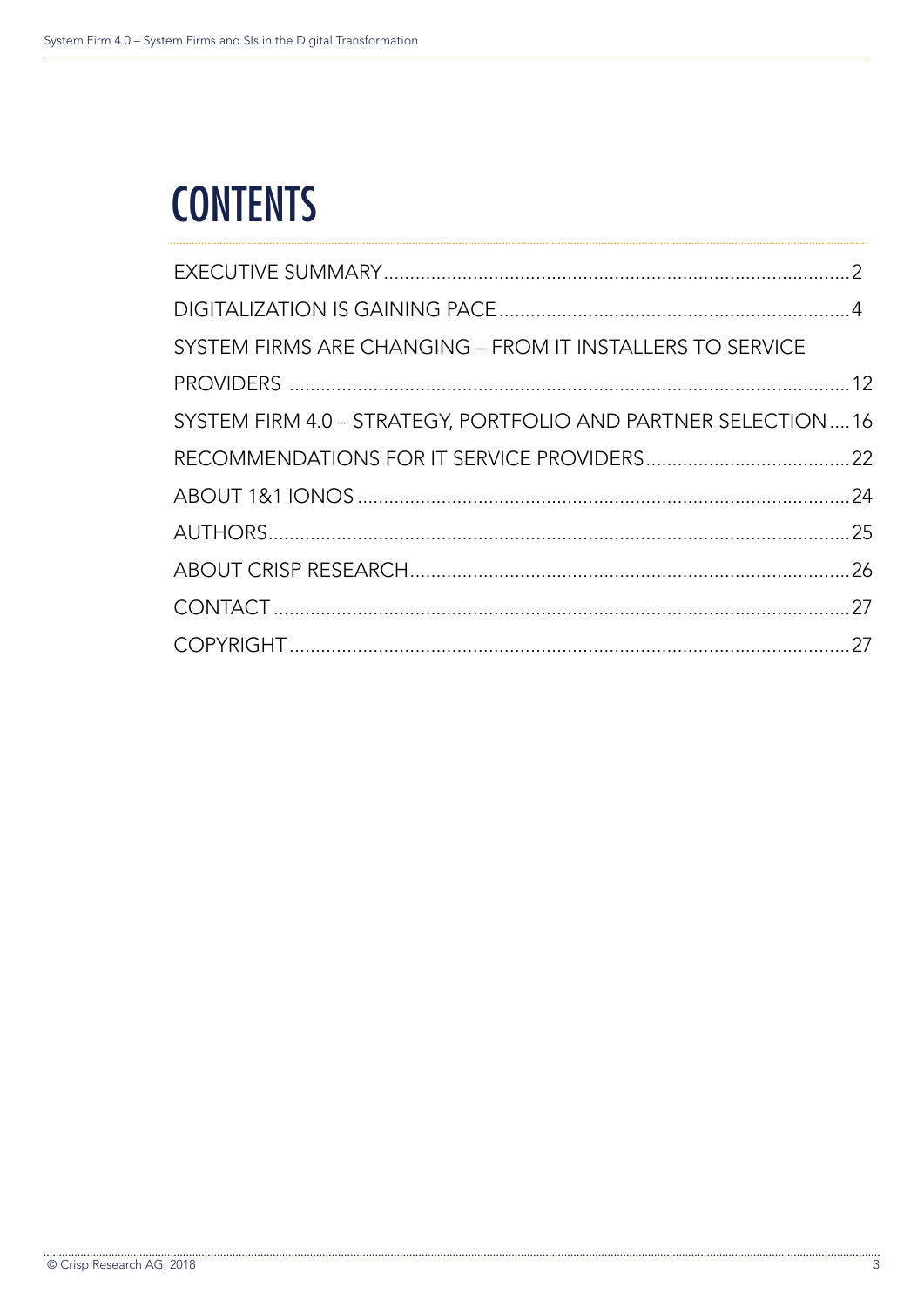### DIGITALIZATION IS GAINING PACE

85 Percent of Companies are actively looking into the Topic of the Cloud Computing.

Digital transformation and the associated change are now established in the minds of company decision-makers. Digitalization is a fixture of the strategy agendas of companies, and presents them with major challenges. The digital age, in which no type of company can escape digitalization, is gaining pace. Key German industries such as metalworking, mechanical engineering, systems engineering and the automobile industry are feeling the pressure to act in order to remain competitive.

The imminent transformation is primarily a means to an end, namely standing out as a shaper and innovator in the digital age. The realignment of IT architectures and IT operating concepts is unavoidable as short release cycles and new, digital workloads come into play. Otherwise, new value-added potential, digital organizations and business models cannot become a reality.



How much are the various industries affected by the digital transformation?

<mark>Source:</mark><br>Source: Crisp Research AG, study - Disruption in the Data Center, 2016

Single response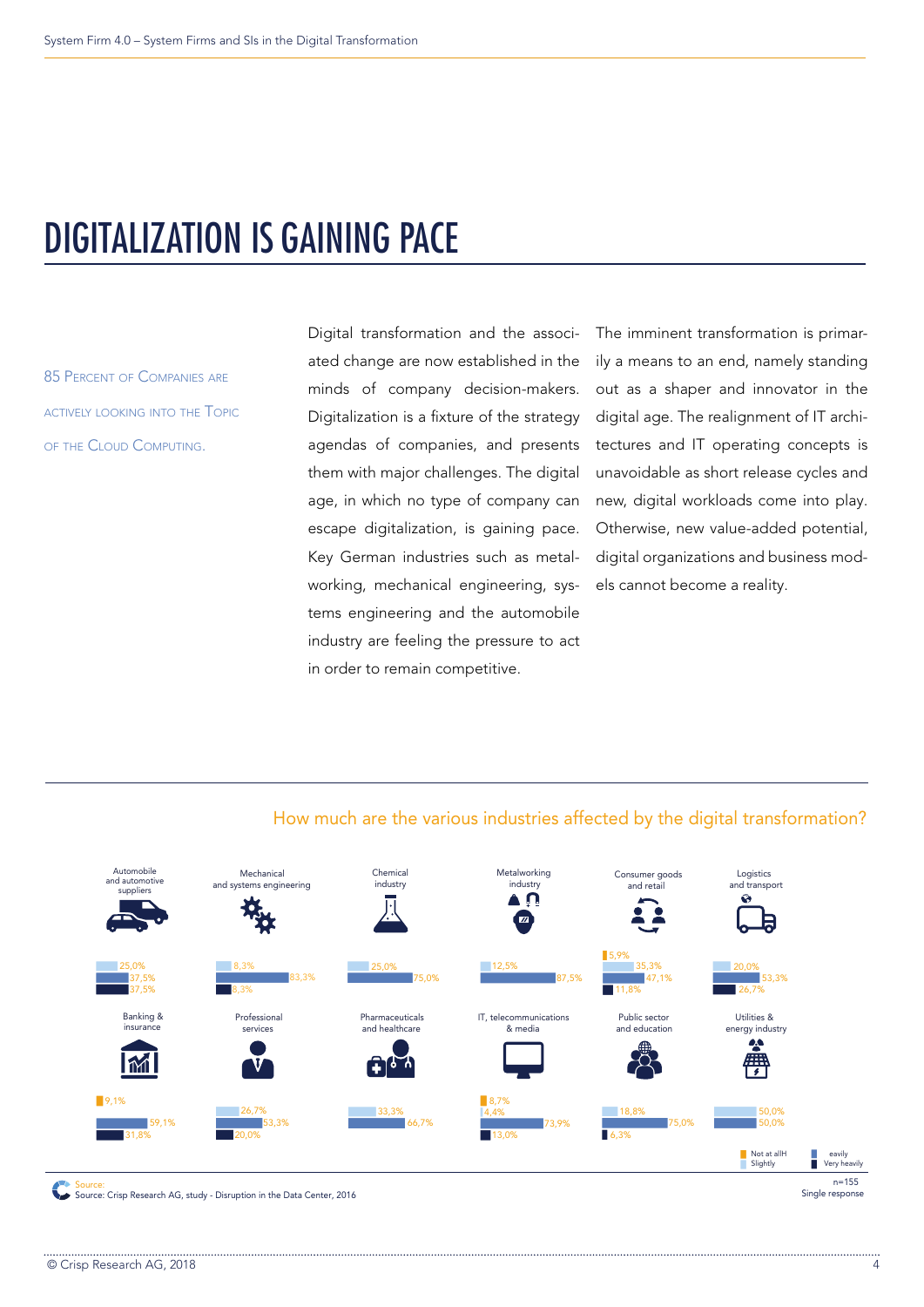German company decision-makers have already recognized that cloud computing is one of the essential ingredients in the success of digitalization. According to a recent study by Crisp Research, more than 85 percent of respondents see the cloud as a key driver of digitalization, and have already integrated, recently implemented or definitively decided to use cloud computing as a fixed component of their IT strategy and in their operations.

Cloud services (e.g. Big-Data analyses, file sharing with Dropbox, etc. or collaboration using Slack) are already embedded in many day-to-day applications. In the medium term, hardly any companies will get away with using no cloud services, chiefly because the majority of established technology suppliers also use the cloud. For instance, SMEs in particular can also benefit from the agile and hugely diverse range of potential uses. It is clear that a cloudonly strategy is not suitable for every company and every value chain.

Yet there are numerous opportunities for companies to attain cost savings, flexibility, agility or the possibility of digital employee and customer interaction through targeted use of cloud computing.

Company decision-makers are now under pressure to keep up with the latest technologies in the long term in the context of digitalization, and are keen to make their companies cloud-ready.

### PUBLIC CLOUD AS A MAIN INGREDIENT OF THE "DIGITAL INFRASTRUCTURE PLATFORM"

To handle the digital transformation successfully, along with a strategic and organizational "digital foundation", companies need value-adding digitalization measures with regard to structuring of their digital products, processes and customer relationships: "digital value creation"1 .

1<https://dma.crisp-research.com/>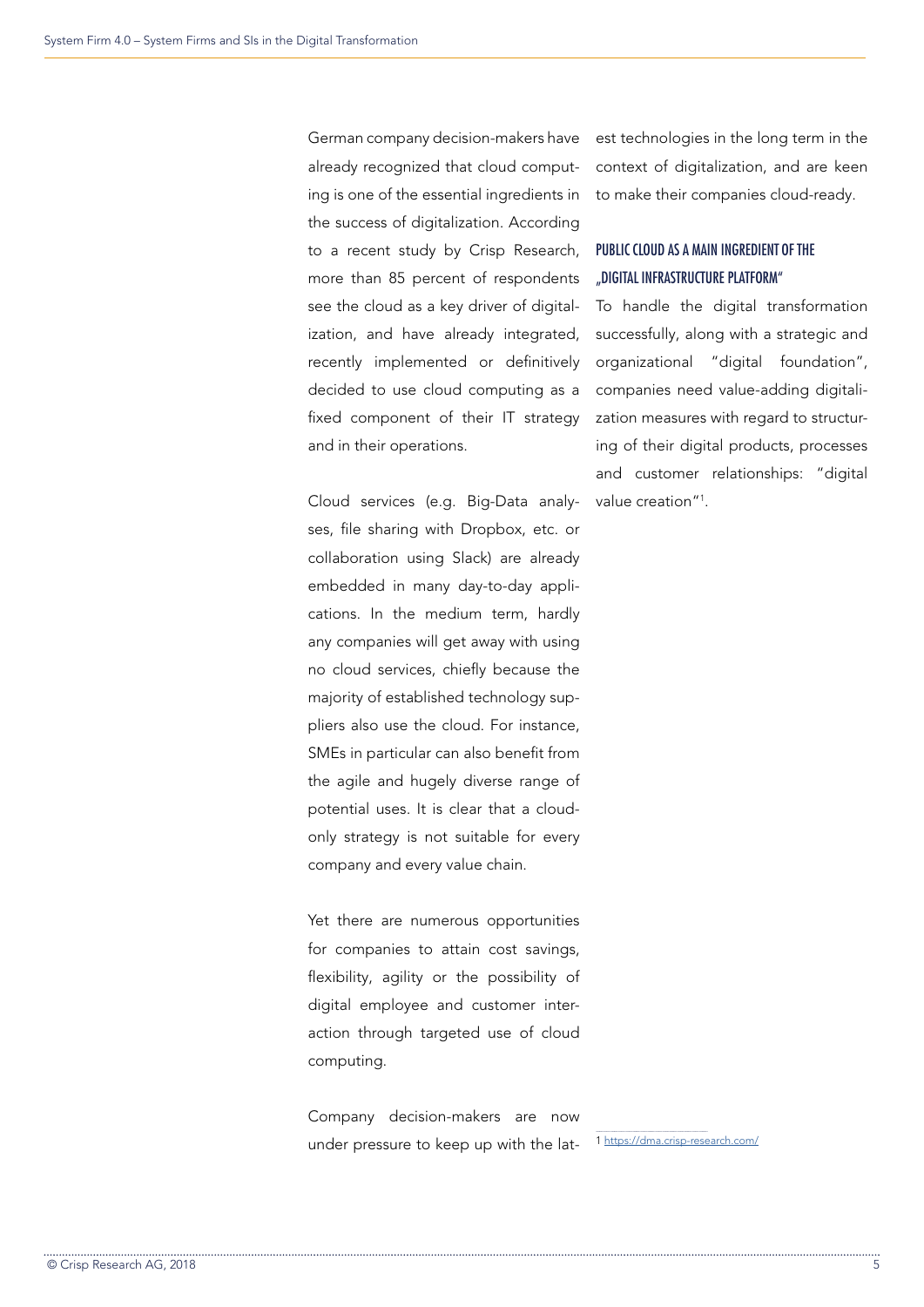### Digital Transformation Framework



Source:<br>Crisp Research AG, 2017

all Successful Digitalization.

Modern cloud-based IT infrastructures or digital infrastructure platforms are an essential precondition and feature of The right IT is a Keystone of  $\hskip1cm$  a successful digitalization strategy and  $\hskip1cm$  toward the cloud is gaining pace. a major part of a company's journey toward its digital transformation. As part of the "digital foundation" and a business enabler, IT must therefore be agile and flexible enough to respond quickly to new requirements and innovations. This means getting rid of waiting times for hardware or drawn-out installation processes, etc. and bringing in plug & play and autoscaling, etc. instead.

> Consequently, the challenge of creating new and flexible platforms on which hybrid multi-cloud scenarios can be mapped begins in the data center. The current IT and data-center landscape of German companies, which is naturally

characterized by the investment and IT-architecture decisions of the past 5 to 10 years, suggests that the change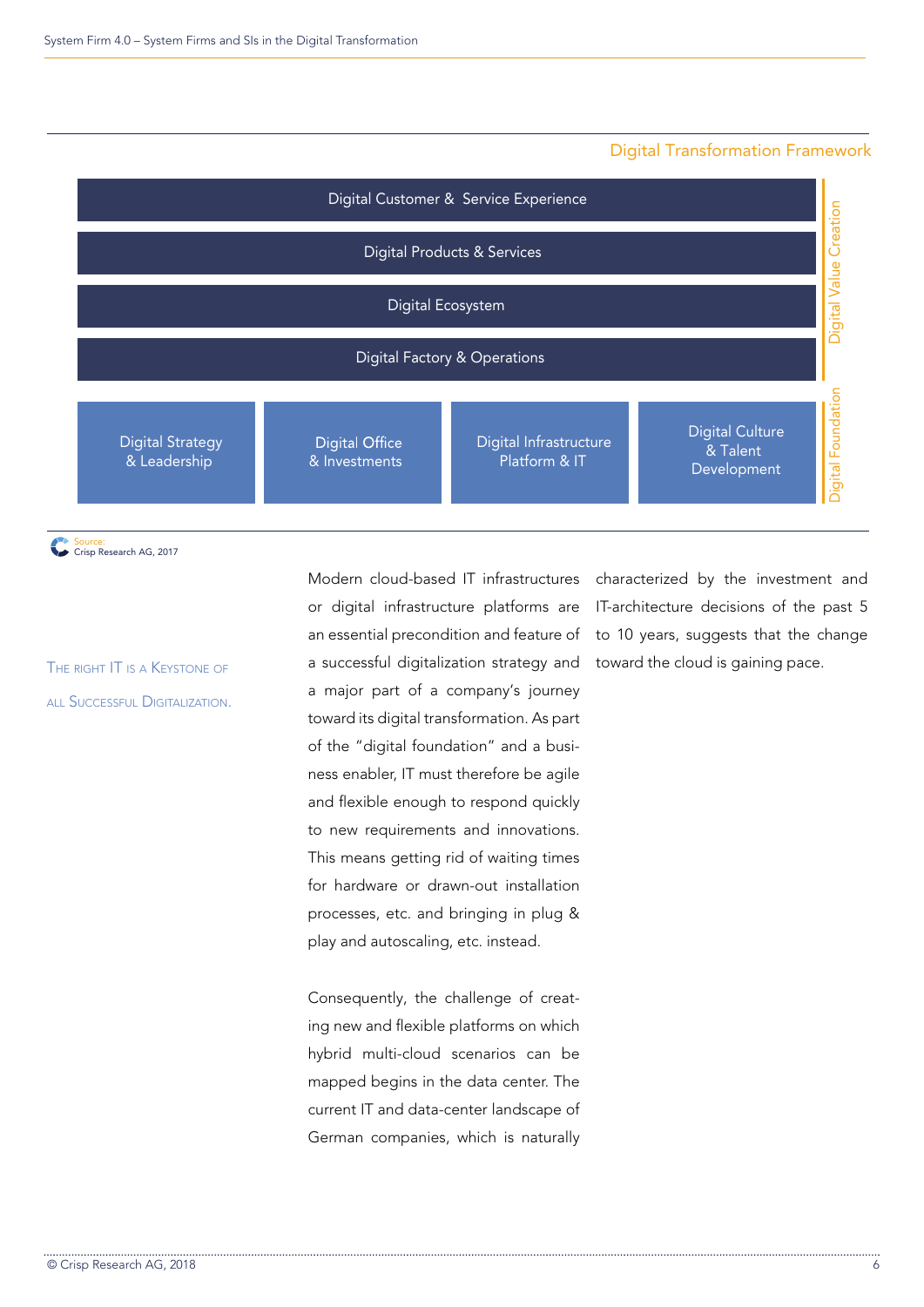How can your company's IT and data-center infrastructure strategy be best described?



<mark>Source</mark>:<br>Crisp Research AG, study - Disruption in the Data Center, 2016

Only a few IT managers (27 percent) still intend to expand their own data centers. The majority have recognized that future growth and innovation will only take place in the cloud. Companies are therefore showing that they aim to exploit the benefits of global availability and scalability in combination with flexible on-demand sourcing, the possibility of operating infrastructure as code and further improvements in the level of automation.

### INFRASTRUCTURE AS A SERVICE IS ALREADY A MULTI- BILLION MARKET

Infrastructure as a service (IaaS) is regarded as a forerunner of cloud computing and the basis for many future-oriented and failsafe web applications and business models. IaaS platforms provide IT infrastructure resources such as processing power, storage space and data connection that can be accessed and used via an API or a portal without the need to buy costly and maintenance-intensive IT resources first. They are regarded as an established standard for set-up and operation of a scalable and stable modern IT infrastructure.

Public-cloud providers are also adapting their support and service strategies to the needs of conventional corporate customers, thus ensuring constant growth in demand for IaaS and platform services.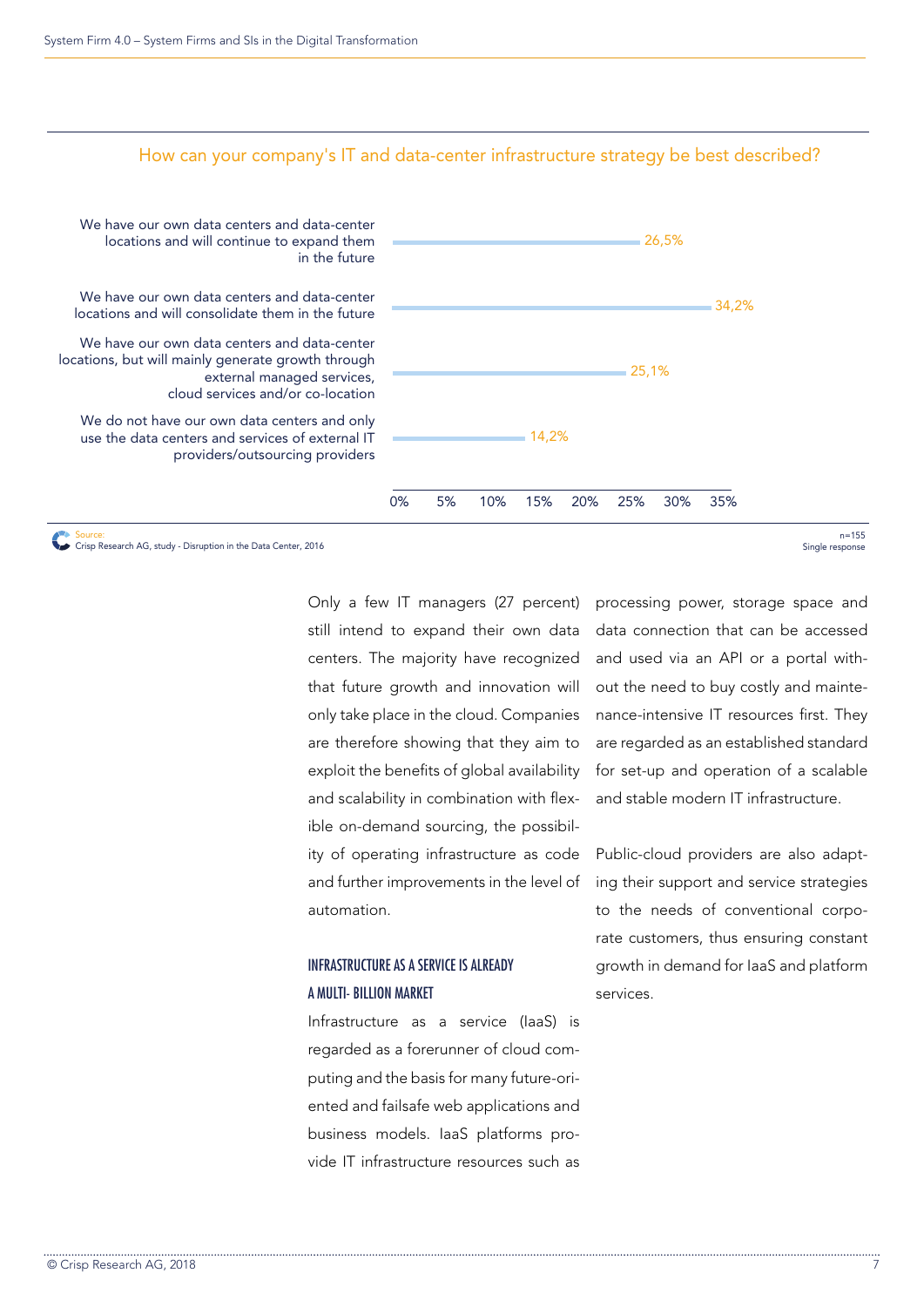### A Multi-Cloud Environment

comprises an unspecified number of Different Cloud Providers SaaS) and Deployment Models respective Cloud Environments do not necessarily have to be fully integrated with each other if this does not deliver any added Value. instead, they can also be operated

Companies will be using Multi-Cloud and Hybrid-Cloud Environments in the Future.

### MULTI-CLOUD INSTEAD OF ON-PREMISE IT – NEW REALITIES AT GERMAN COMPANIES

A further study by Crisp Research shows that the favored cloud-deployment models of the future particularly include multi-cloud and hybrid-cloud scenarios.

As a platform for operating existing applications but also especially as a basis for setting up a new class of applications that is intended in particular for customer contact, for internal process optimization or for collaboration by employees. These architectures are constantly growing over time. For instance, individual public-cloud infrastructures are being operated in parallel 69 PERCENT OF GERMAN **and in a connected manner in a larger** percent. architecture model.

Hybrid clouds and multi-clouds, in which on-premise and private-cloud architectures are directly connected or orchestrated in parallel along with multiple public-cloud services, are increasingly the norm at companies. They create the digital connectivity of value chains and processes, thus providing the necessary freedom and flexibility to advance a digital process and business culture.

Hybrid clouds and multi-clouds are already being used by 26 percent and 13 percent of companies respectively. In the future, a third of companies aim to use hybrid cloud computing. For multi-cloud computing, the figure is 36

### What is your preferred cloud-deployment model (public, private, hybrid, multi) now and in the future?

|                                                                                                    | <b>Now</b> | In the future |
|----------------------------------------------------------------------------------------------------|------------|---------------|
| Public cloud only                                                                                  | 27,5%      | 10,6 %        |
| Hybrid cloud<br>Own IT infrastructure in combination<br>with a public cloud                        | 25,9%      | 32,8%         |
| Multi-cloud<br>Management verschiedener<br>Cloud-Umgebungen inkl. mindestens<br>einer Public Cloud | 12,7%      | 36,0 %        |
| Private cloud<br>Purely private cloud environment in<br>an in-house data center                    | 33,9%      | 20,6 %        |

<mark>Source:</mark><br>Crisp Research AG, study - Multi-Cloud Management at German SMEs, 2015

n=189 Single response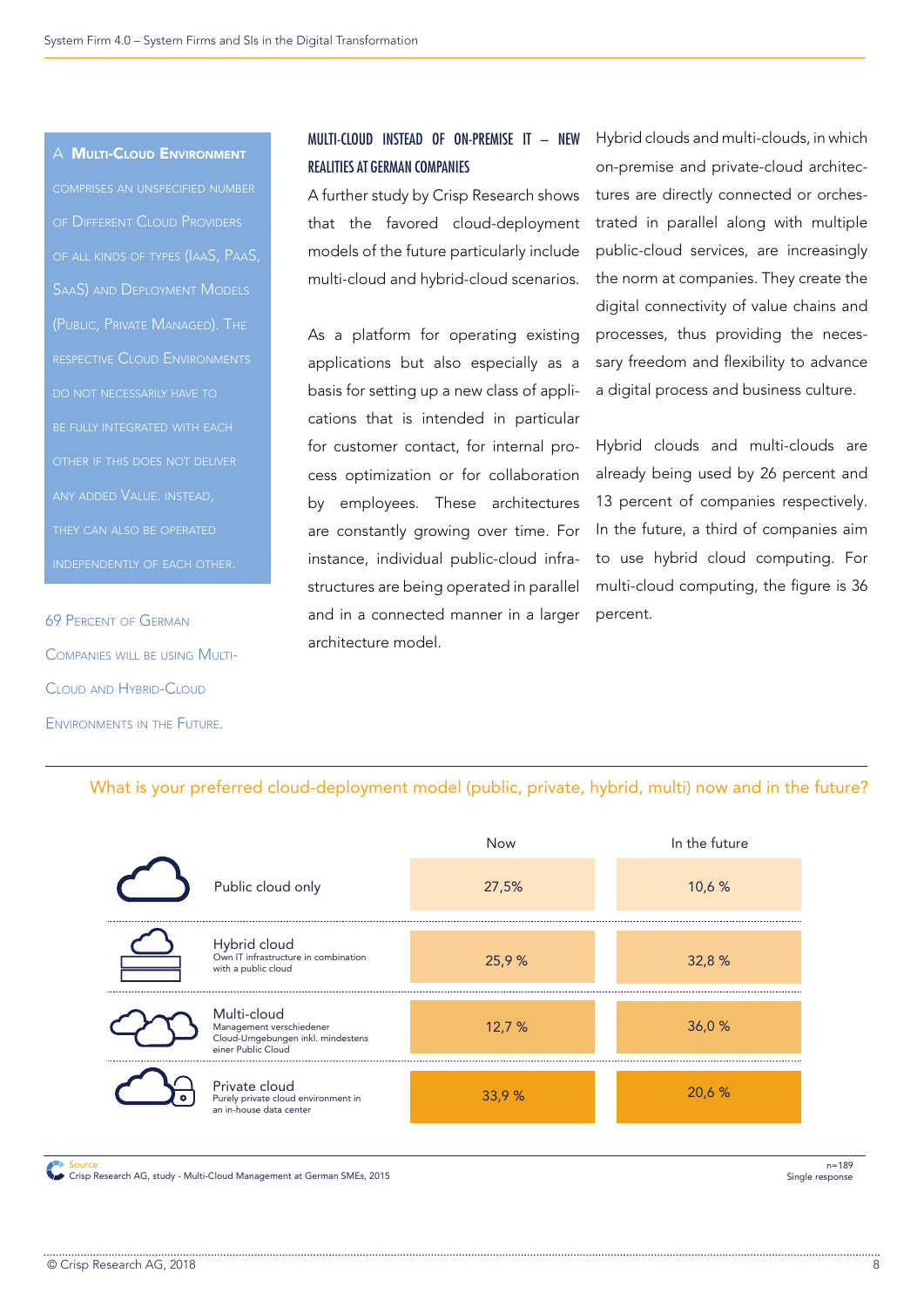### A **Hybrid Cloud** Integrates a

Private Cloud with the Resources of a Public Cloud. In this Case A Company operates its own Cloud-Infrastructure and uses the scalability and economies of Scale of a Public-Cloud Provider, to draw on Further Resources in the Form Space or other Services

#### SHARED RESPONSIBILITY IN THE PUBLIC CLOUD

The difference that sets public clouds apart from other deployment variants is the self-service model. The customer is responsible for important parts of operation of its virtual environment at the public-cloud provider, which in turn promises the customer a large degree of freedom.

Public clouds provide promising opportunities, although set-up, operation and administration of the virtual infrastructure are highly complex. In addition, their multifaceted nature impacts on development and maintenance of web applications and back-end services.

The challenge here lies in the architecture of the application. It is the customer's job to make sure that the public-cloud infrastructure scales automatically as required. If a cloud-infrastructure component fails, the customer must ensure that a corresponding replacement component (e.g. virtual machine) is started up and replaces the failed unit. Failover scenarios or failsafe vertical scaling, which some IaaS cloud providers offer as a separate service, are helpful when designing high-availability infrastructures.

### Shared responsibility in the public cloud (IaaS)



<mark>Source:</mark><br>Crisp Research AG, CVU Managed Public-Cloud Providers, 2016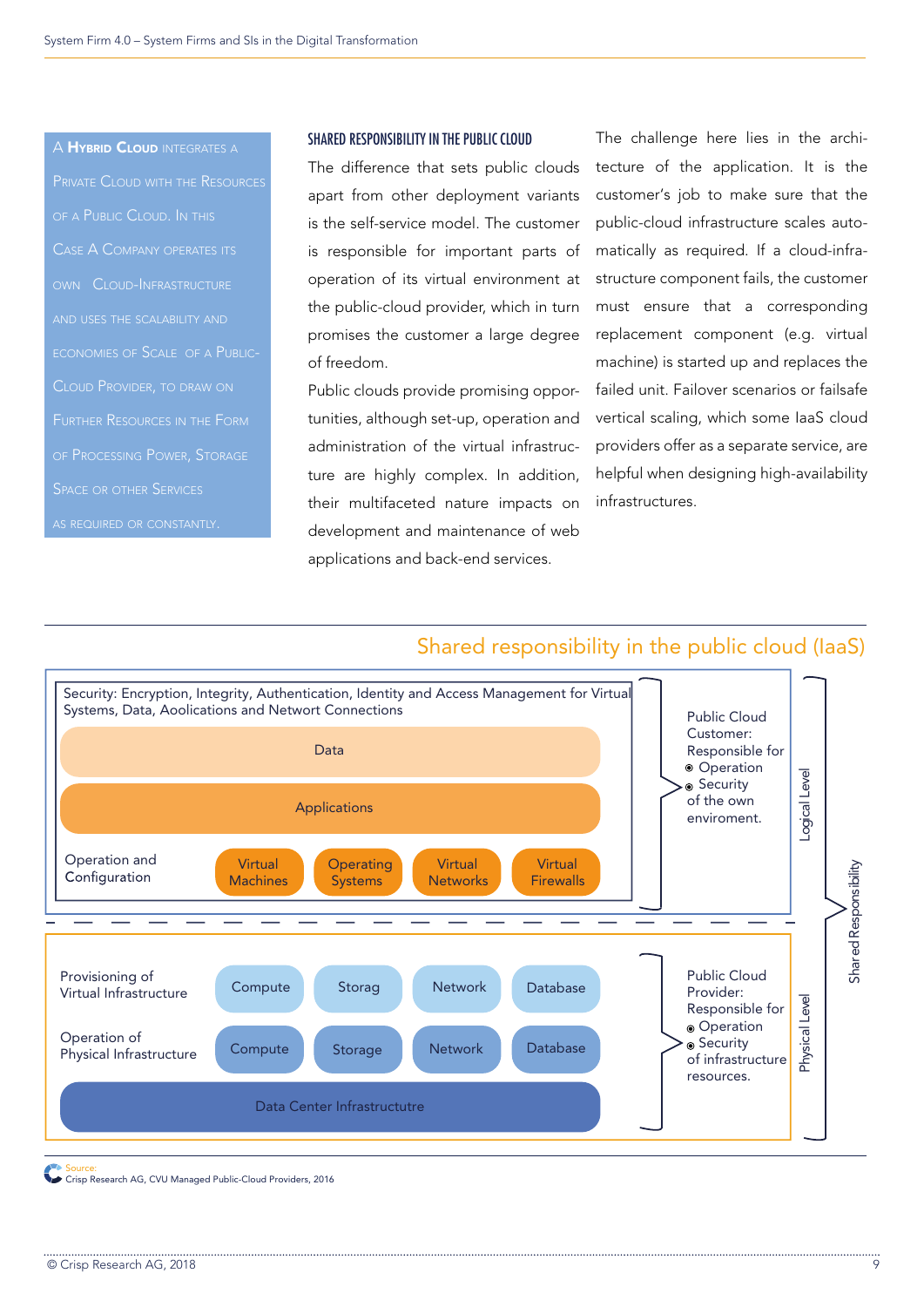IN THE DIGITAL TRANSFORMATION, Companies rely on external Partners that are Well-Versed in IT.

However, under the shared-responsibility model, a public-cloud provider is only responsible for setting up and operating the data centers and physical infrastructures. Everything else is up to the customer.

The same applies to keeping up with the pace of innovation set by public-cloud infrastructure providers.

Companies that are increasingly pursuing multi-cloud and hybrid-cloud strategies in their digitalization efforts often lack the requisite knowledge and specialist staff to perform the tasks that do not fall within the remit of the public-cloud providers. Essentially, it is swings and roundabouts. After all, development opportunities are available particularly for service providers that are aware of their responsibilities and possess the required skill set. These providers can use these opportunities to assist companies.

### COMPLEXITY LEADS TO DEMAND FOR CONSULTING, INTE-GRATION & MANAGED SERVICES

This means that operating a solely in-house IT infrastructure (on-premise) is no longer enough for companies if they are to keep pace with the latest technologies in the context of digitalization. A fully internally hosted and managed IT environment is cost-intensive and incapable of meeting the requirements of a flexible IT landscape.

Companies that have not yet found a way into cloud computing are following suit and need to catch up as quickly as possible after a thorough evaluation. Yet companies nearly always lack the internal knowledge and in-house skills relating to the complex multi-cloud world in which new functions and services regularly arise. They demand optimum support, comprising individual consulting instead of run-of-the-mill suggestions, and flexibility instead of standard solutions.

To get into the cloud, companies need professional partners that possess the knowledge and experience to assist with planning, architecture and operation of a modern IT infrastructure. Typically, CIOs turn to nearby IT system firms and system integrators or infrastructure providers. But traditional solution providers and integrators often cannot help, as they do not have the necessary specialist knowledge and expert skills either.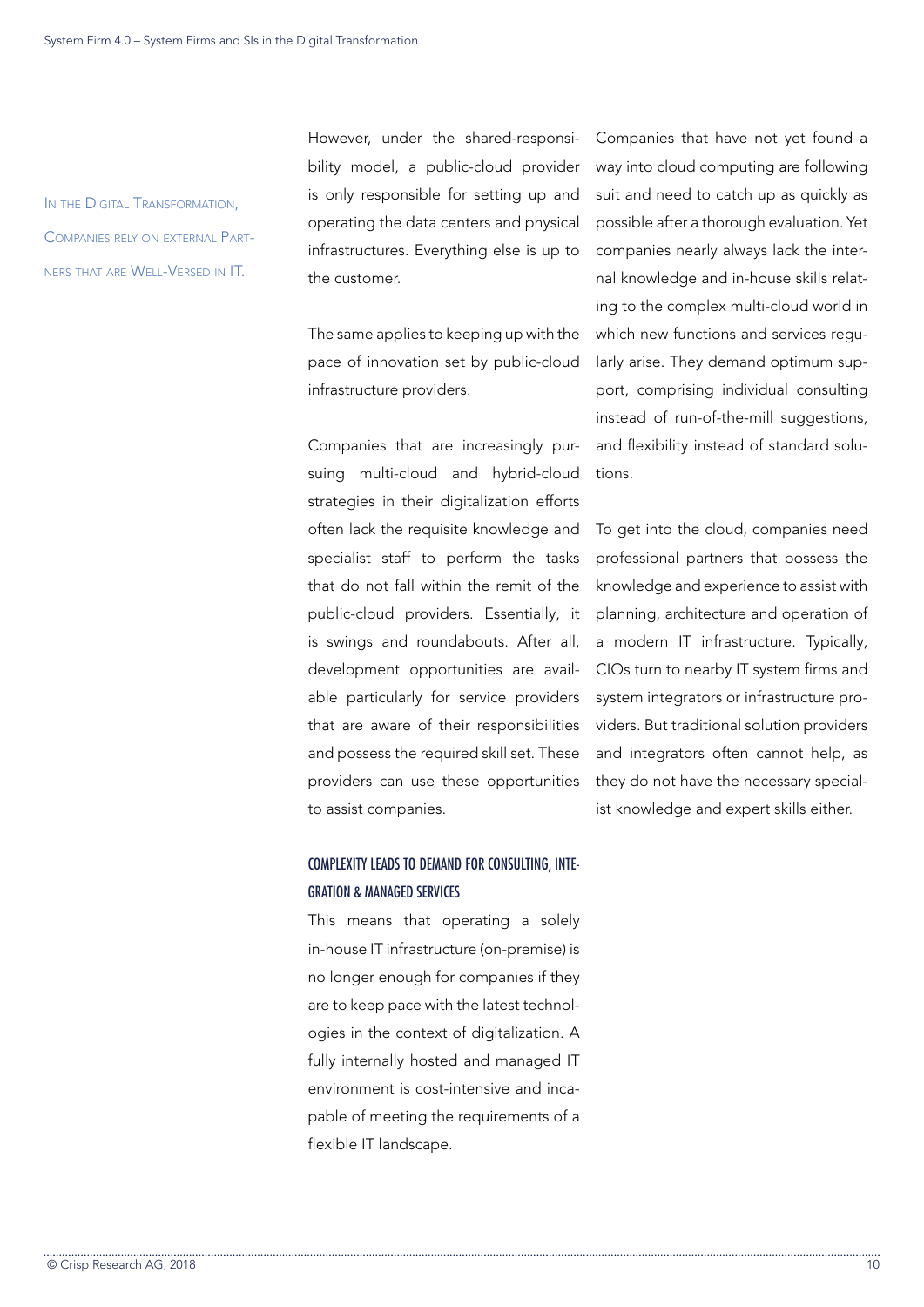There is a need for partners that understand the complete IT package and have cloud-specific integration knowledge as well as a broad understanding of technology.

To respond to the increased requirements of companies, system firms and system integrators in particular therefore need to add operation of pub-

lic-cloud infrastructures to their "old" core business, the sale and implementation of system infrastructures and software solutions. Yet what path do system firms and integrators need to embark on now? What tasks should they perform? And which cloud provider is the right one?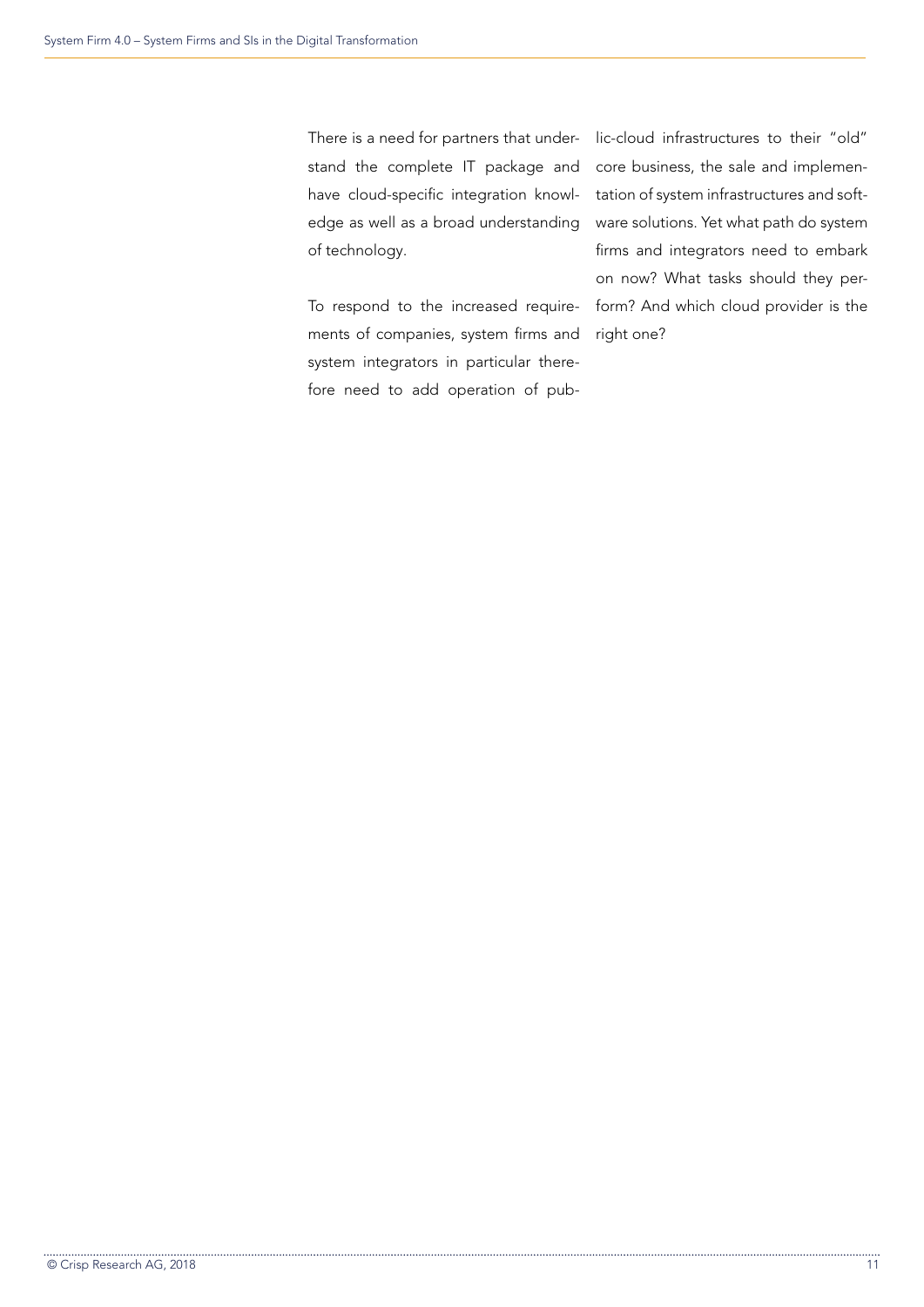# SYSTEM FIRMS ARE CHANGING – FROM IT INSTALLERS TO SERVICE PROVIDERS

Few companies are willing and able to implement their multi-cloud strategy without external partners. Users take a lot of time and effort to look for suitable service providers so that they ultimately have the most professional partner on board.

This presents the opportunity for IT system firms and system integrators to adapt their range of services to the needs of companies, their SME and enterprise customers, in order to get out of their unpromising situation. IT system firms and system integrators have come under growing competitive pressure in recent years. Many of them are contending with declining revenue and are just about keeping their heads above water. Increased customer requirements mean that the existing business model of IT service providers is largely obsolete. A lack of cloud expertise, the conventional eight-hour working day of support staff from 9 a.m. to 5 p.m. as well as project-related activities, i.e. a defined start and end time, are the typical causes of the crisis among system firms.

The prospects of overcoming these barriers are good, as IT system firms are usually not only geographically close to their customers, but are also highly valued as contacts with IT expertise, especially among SMEs. There is already access to IT and technology providers plus many cloud providers as well, and it can be raised to a new partnership level relatively easily. Another reason for IT system firms and system integrators to expand their conventional business model is the growing competition, which in some cases is intensified by the fact that the software industry is tapping into the core business of IT system firms and taking on direct business itself. IT system firms and system integrators that do not evolve, ignore the strong growth of cloud computing and carry on as conventional installation and implementation partners or dedicated hardware specialists will struggle more and more.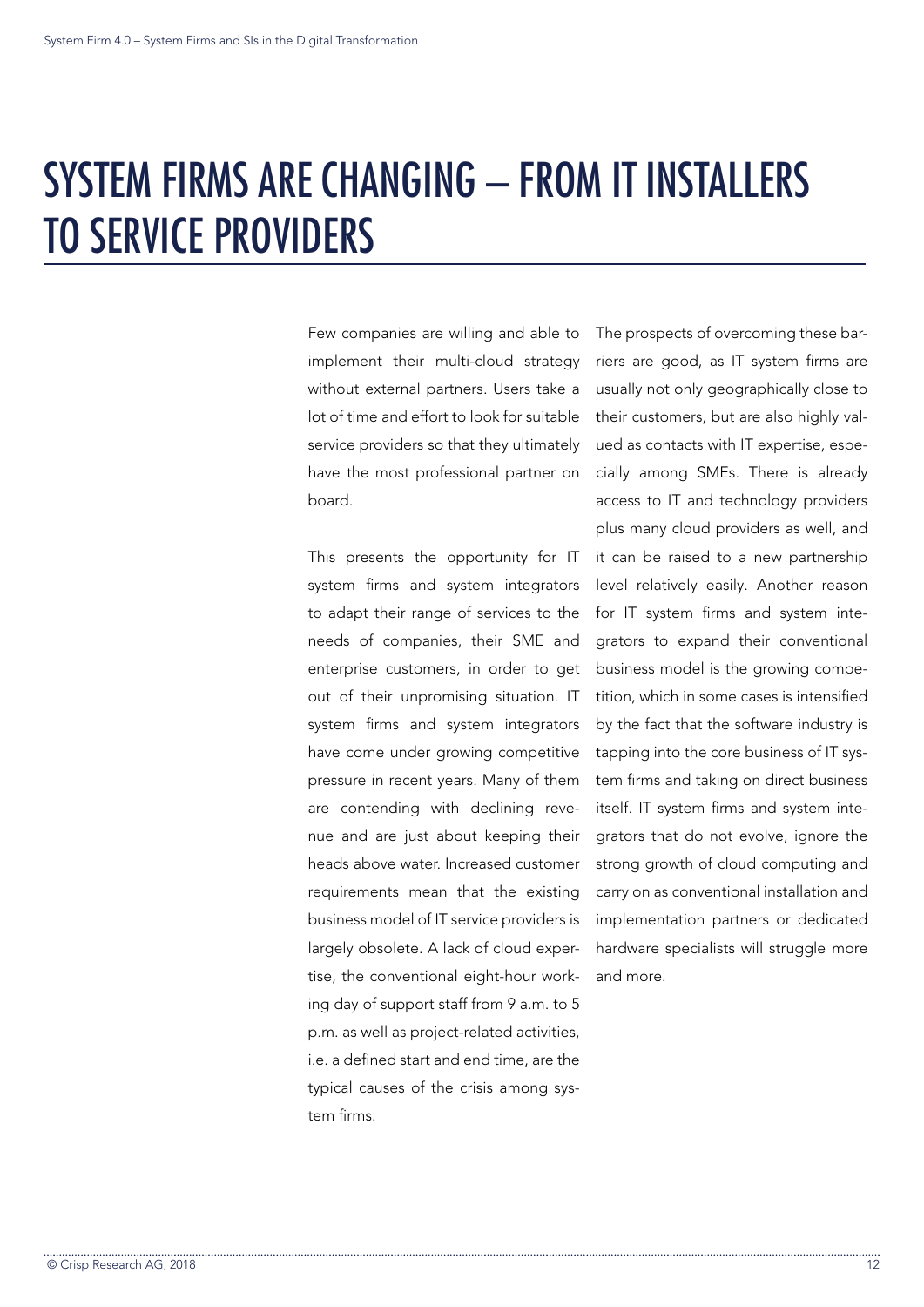The group of managed public-cloud providers (MPCP2 ) has already identified these developments and taken advantage of the complexity of the public cloud, the shared-responsibility principle and the generally limited cloud knowledge. What makes MPCPs different is that they build and operate hybrid- and multi-cloud environments on behalf of their customers and continuously optimize them proactively in line with technological advances.

The high volume of cloud-native applications and the associated new opportunities have already motivated many system firms to rethink their consulting, with the result that an ever-growing number of them are now moving toward managed services. Business units and skills are being built up with a view to taking on the bulk of cloud orchestration, integration and operations for customers. System firms are thus creating new growth potential and setting themselves apart from their slower competitors. As a result, they are emerging as important digitalization partners. The diagram below shows the current types of IT service provider and a possible development path that ends with the managed public-cloud providers.



### IT service-provider typology and cloud-development path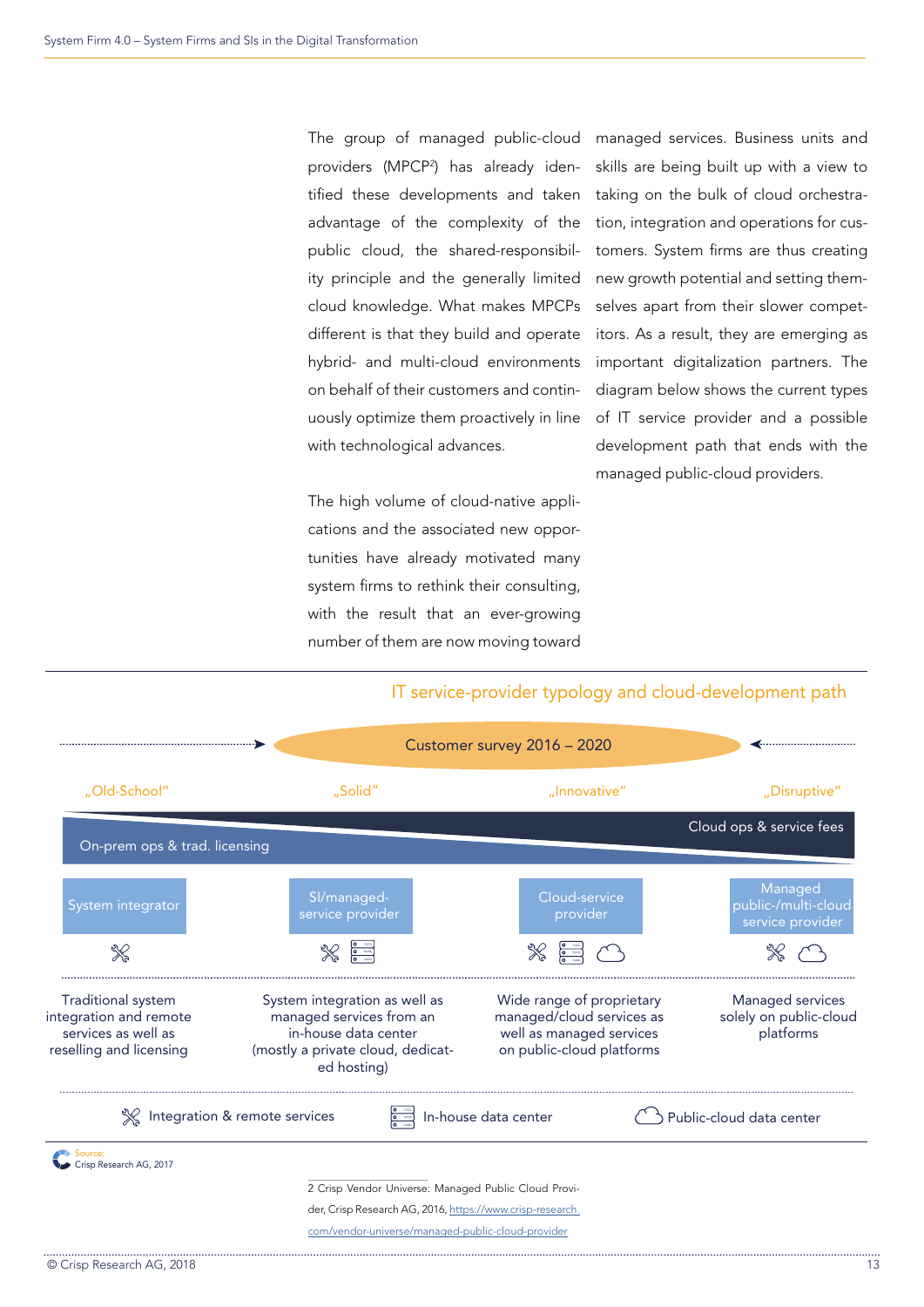A High Level of Expertise is required, and pays off.

By definition, a *managed public-cloud provider* takes on the design, development, set-up, operation and administration of systems, applications, services and virtual environments of its customers on the public-cloud infrastructures in a managed-service model. To this end, it has in-depth methodological technological expertise as well as a close relationship with the cloud-infrastructure provider, which drives innovations and offers employee training. The more active the managed public-cloud provider, the more support there is from the innovation leaders from the cloud.

Darüber hinaus sind die folgenden Spezialkompetenzen derzeit besonders gefragt:

- I Infrastructure as code
- DevOps
- Agile development
- **Automation**

### **Scalability**

The following table compares the main differences between conventional IT system firms/system integrators and managed public-cloud providers in order to supply starting points for the transformation toward a public-cloud provider.

### Main differences between conventional IT system firms

| IT system firm/system integrator             | Managed public-cloud provider            |  |
|----------------------------------------------|------------------------------------------|--|
| Project business:                            | <b>Business processes</b>                |  |
| $9$ to 5                                     | 24/7                                     |  |
| Local data center (customers/system firm)    | Global data-center platform              |  |
| Manual administration                        | Infrastructure as code                   |  |
| Daily rates under pressure                   | High demand for experts/high daily rates |  |
| Hardware/software revenue on a one-off basis | Service revenue/continuous               |  |
|                                              |                                          |  |

Source: Crisp Research AG, 2017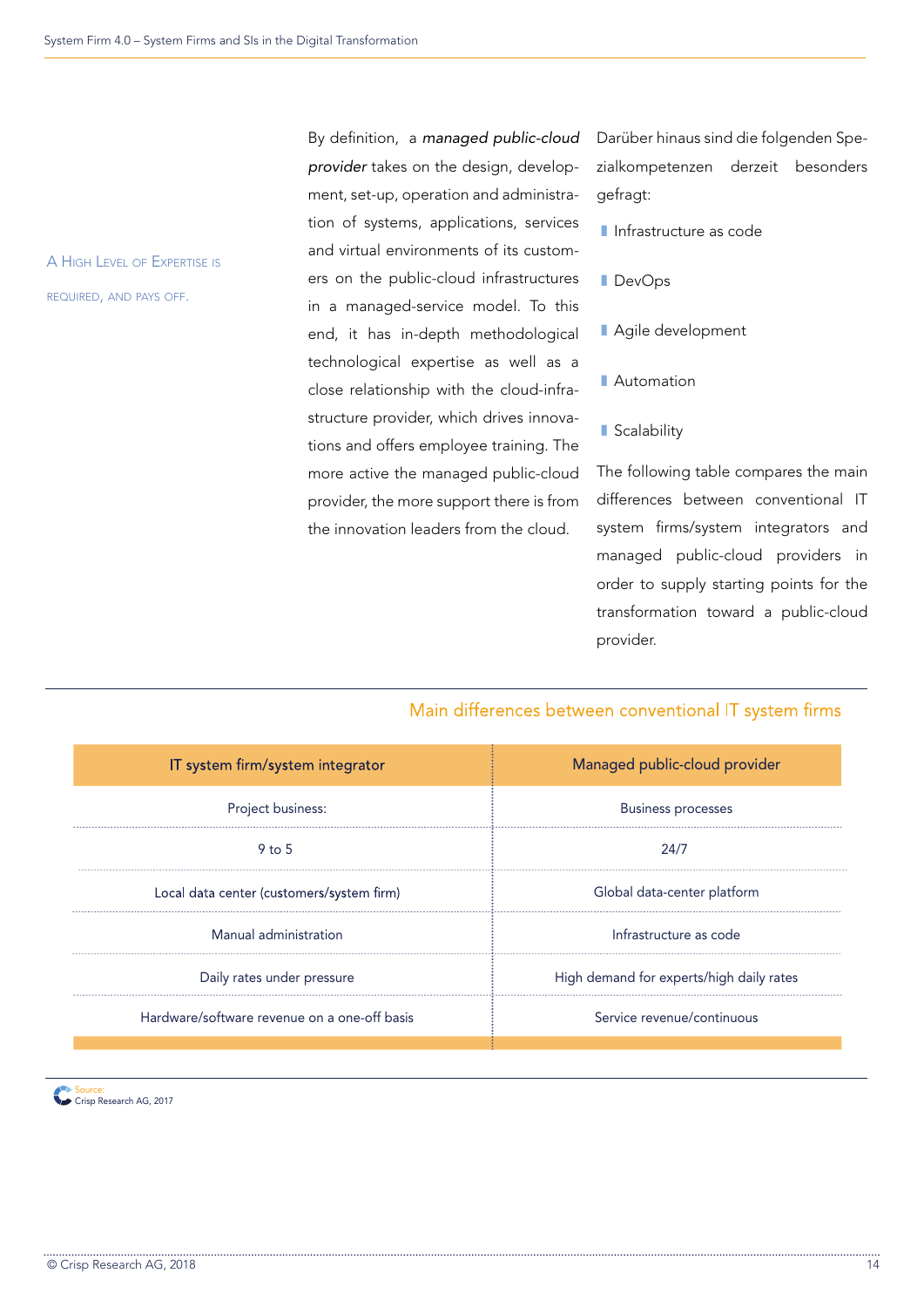IN THE DIGITALIZATION PROCESS. companies face challenges, that they cannot overcome without Cloud Partners. They rely on managed Public-Cloud Providers for planning set-up and operations of a Public-Cloud Environment.

The price range at IT service providers varies considerably depending on whether the services involved are simple or special. Due to the rise in demand in the consulting sector, the increased complexity of IT projects and the associated high level of expertise, specialists in the managed public-cloud environment are rare and hard to find. In particular, cloud architects that manage dealings between cloud providers and partners as well as providing technical expertise on software and system migration, orchestration of hybrid-cloud application scenarios, sourcing of IaaS, SaaS and PaaS providers and management of a multi-provider landscape are more in demand than ever. Assuming that the strong technical and communication skills that cloud architects should possess are in place, large amounts of revenue can be generated. Companies value the services that a managed public-cloud provider delivers on account of the high level of expertise, often paying up to 30 percent higher daily rates.

In contrast with IT system firms or system integrators, which have mainly benefited from project-based maintenance and upgrades and finished the work at the customer end after completion of a sale or implementation of an IT infrastructure or a software package, the customer retention of a managed public-cloud provider is much higher.

To assist with the transformation in a complex field of technology, responsibility is fully transferred to the hands of experts that are as familiar with the technology and the providers as with integration and hybrid operation. As a result, they take on crucial workloads, support and architecture design and need to be business enablers.

Furthermore, managed services involve complex processes that provide the customer with specific added value and cannot be readily performed by all service providers. The search for a suitable new service provider that can deliver adequate value growth has to be successful. In addition, customers that outsource business-critical and sensitive data to the cloud demand transparency and opportunities for control, which go hand in hand with short response times, 24/7 availability and service-level agreements (SLAs). Consequently, as well as looking at long-term collaboration with their partners, managed public-cloud providers can also provide valuable additional services.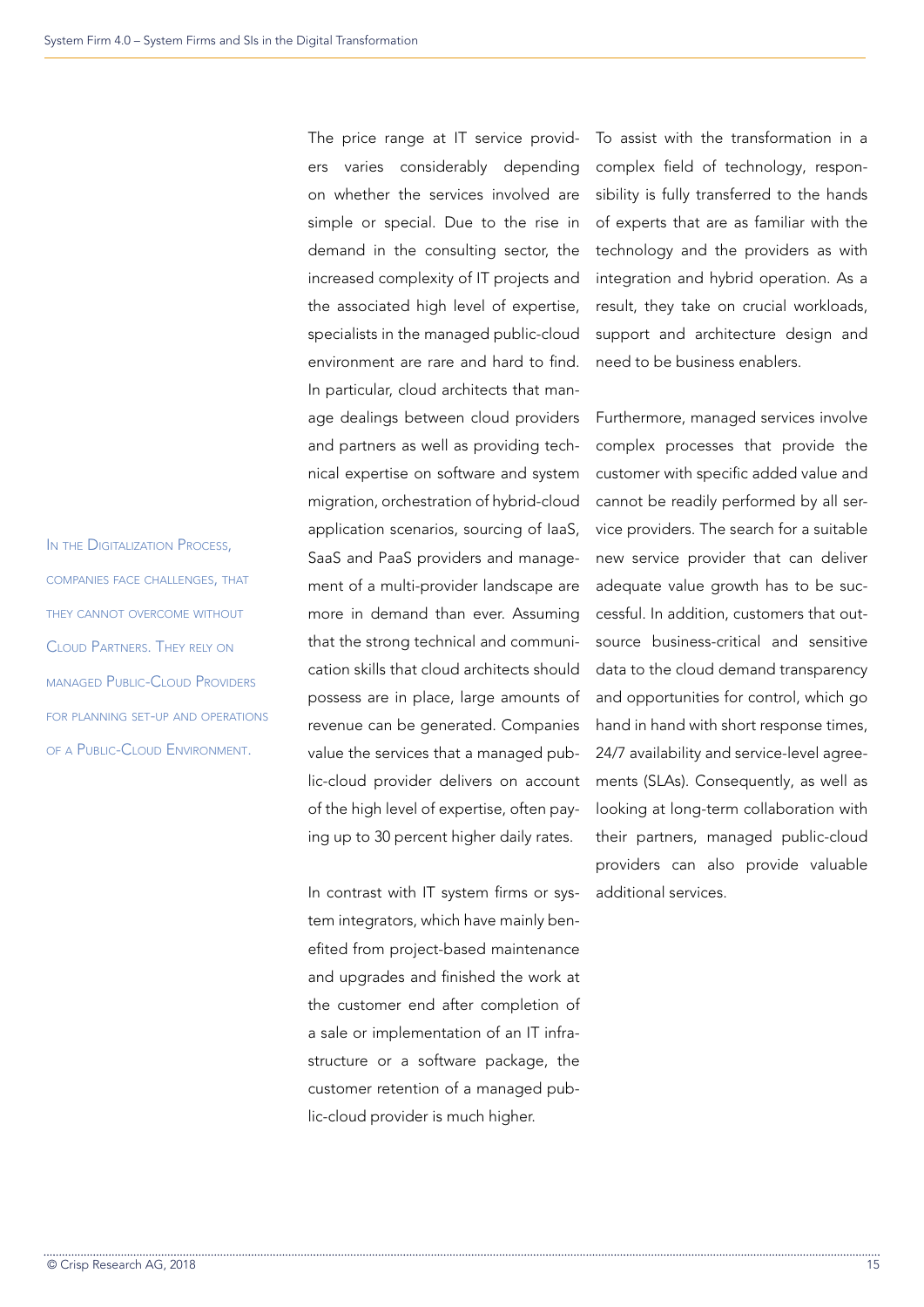## SYSTEM FIRM 4.0 – STRATEGY, PORTFOLIO AND PARTNER SELECTION

In recent years, many conventional IT service providers such as system integrators, system firms and MSPs have already recognized the importance of public- and multi-cloud environments, started their own transformation and entered the market for managed public-cloud services as new service providers. Along with the above-mentioned challenges that system firms are currently contending with, another reason for this development is the interest of German companies in professional help from service providers.

Many companies see providers of managed public-cloud services as an important sparring partner in their cloud transformation. 30 percent of German companies state that they handle parts of their cloud operation and administration through self service and other parts with a managed-service provider. Over half of the companies (55 percent) aim to use the managed cloud as their main model and fully rely on a service provider for operation, set-up, integration, security, application management, etc.

How would you ideally use the public cloud?





Self service **Managed** service



We do some parts by self service, and a managed-service provider takes on others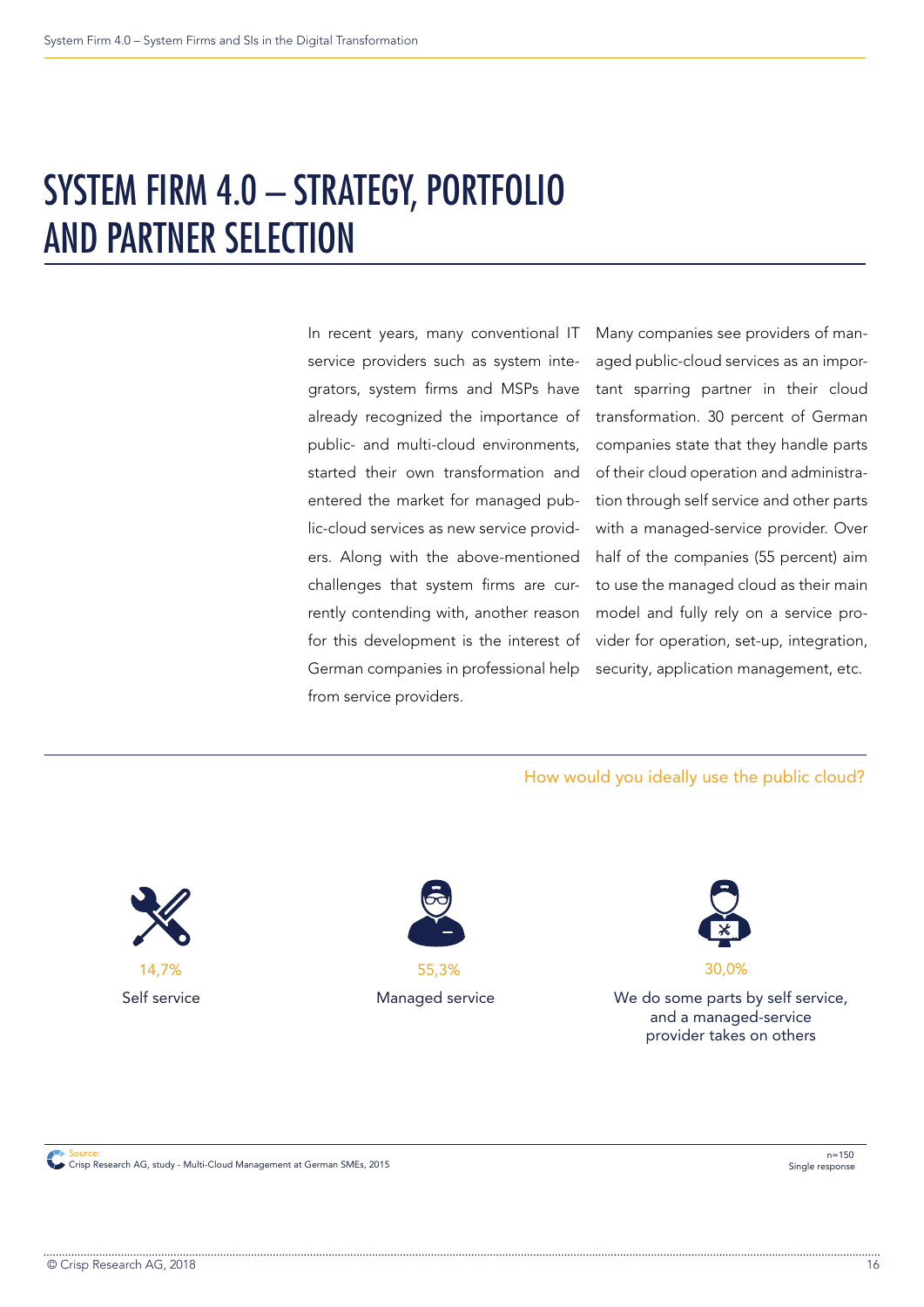### PORTFOLIO AND VALUE CREATION

As a public-cloud professional, a managed public-cloud provider has understood how the public-cloud infrastructures work, is familiar with the IT integration environment and is able to combine the existing enterprise- IT landscape with the chosen public- and multi-cloud models. With their broadbased technology expertise, MCPCs assist their customers with the following workloads:

- Planning & design of the cloud architecture
- I Migration of applications and systems
- **I** Development and implementation of new applications and systems
- **I** Ongoing operation and monitoring of the infrastructure environment
- **I** Ongoing optimization of the infrastructure environment, applications and systems

Furthermore, managed public-cloud providers can stand out by virtue of a wider range of services and give their customers more extensive support.

For instance, consulting services that give still-uncertain companies clarity regarding the business potential of cloud computing help them to understand processes and provide them with solutions are particularly important. Knowledge and skills concerning data protection, system security and compliance are especially required here in order to inform customers about the often complicated legal situation and national or international legislation. However, managed public-cloud providers can also benefit from professional consulting on a holistic IT strategy. In addition, the value chain of a managed public-cloud provider could be extended by taking on processes relating to change or transformation management. Many companies need help in choosing technology and introducing agile methods. Finally, along with management and consulting tasks, it can be valuable for MCPCs to make the employees of enterprise customers ready for digitalization. Staff training sessions, workshops and courses can be offered here. Proofs of concept, prototyping and development of new applications complete the set of tasks of a managed public-cloud provider.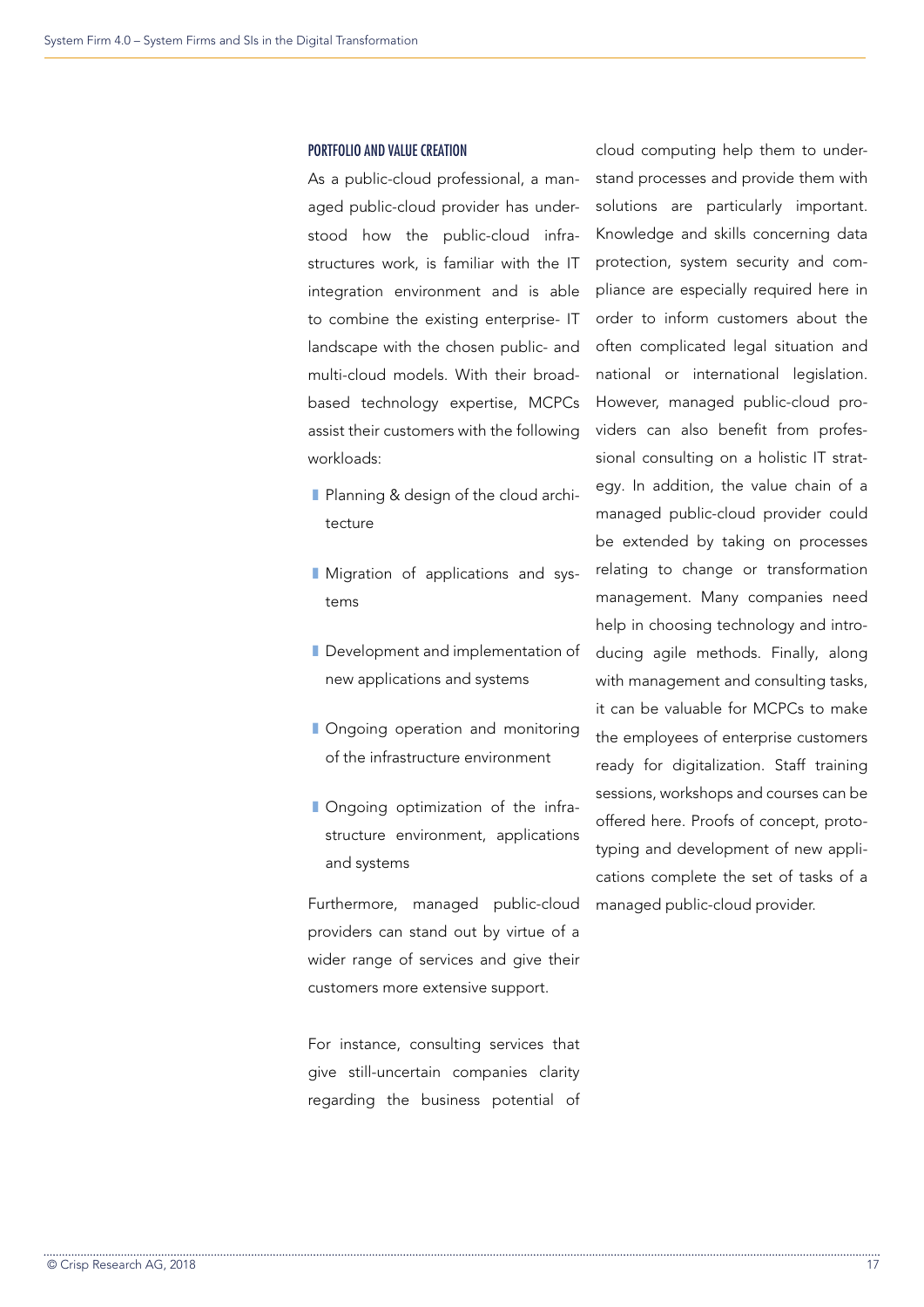### New workloads – cloud design & cloud implementation

### Existing workloads – cloud audit & cloud migration

| Planning & design of the cloud<br>architecture                                                                                                                                                                                                                                                                                                                                                                                                                                             | Migration of applications<br>and systems                                                                                                                                                                                                                                                                                                                                                                                                                                         | Development and implementation of<br>new applications and systems                                                                                                                                                                                                                                                                                                                                                                                                                                                                                                                                                                                                                                         | Ongoing operation and monitoring of the<br>infrastructure environment                                                                                                                                                                                                                                                                                                                                                                                                                                | Ongoing optimization of the<br>infrastructure environment, applications<br>and systems                                                                                                                                                                                                                                                                                                                                                                                                                                            |
|--------------------------------------------------------------------------------------------------------------------------------------------------------------------------------------------------------------------------------------------------------------------------------------------------------------------------------------------------------------------------------------------------------------------------------------------------------------------------------------------|----------------------------------------------------------------------------------------------------------------------------------------------------------------------------------------------------------------------------------------------------------------------------------------------------------------------------------------------------------------------------------------------------------------------------------------------------------------------------------|-----------------------------------------------------------------------------------------------------------------------------------------------------------------------------------------------------------------------------------------------------------------------------------------------------------------------------------------------------------------------------------------------------------------------------------------------------------------------------------------------------------------------------------------------------------------------------------------------------------------------------------------------------------------------------------------------------------|------------------------------------------------------------------------------------------------------------------------------------------------------------------------------------------------------------------------------------------------------------------------------------------------------------------------------------------------------------------------------------------------------------------------------------------------------------------------------------------------------|-----------------------------------------------------------------------------------------------------------------------------------------------------------------------------------------------------------------------------------------------------------------------------------------------------------------------------------------------------------------------------------------------------------------------------------------------------------------------------------------------------------------------------------|
| Analysis of requirements (site<br>selection, compliance,<br>prototyping, SLAs)<br>Inventory of actual architecture<br>and sizing<br>(TCO, load scenarios,<br>portability concepts)<br>Target formulation in<br>accordance with the<br>architecture and service<br>selection on the respective<br>cloud infrastructure and<br>platform<br>Result: Specific model of the<br>target architecture (including<br>interface definition) and of the<br>operation and managed-services<br>concept. | Identification of the IT<br>environments to be migrated<br>Account management and<br>rights management<br>Analysis of any architecture to<br>be adapted (API and Discovery<br>interfaces)<br>Adaptation of the existing<br>system landscape to the<br>conditions of the respective<br>public-cloud environment.<br>Identity management, network<br>and security management,<br>data migration<br>Result: Transfer of existing<br>applications and systems to the<br>public cloud | Identification of the<br>architecture to be developed<br>Account management and<br>rights management<br>Provisioning of machines and<br>services; configuration of<br>resources and services:<br>determination and automation<br>of administrative processes;<br>implementation of security and<br>network specifications; set-up<br>of load balancing and<br>autoscaling, packaging of<br>system, software, testing and<br>quality assurance<br>Consideration of the special<br>features of the respective<br>public-cloud environment<br>Implementation of the<br>architecture requirements on<br>the respective public cloud<br>Result: New system and<br>application landscape in the<br>public cloud | Technical definition and<br>stipulation of the metrics for<br>critical workloads (SLAs).<br>Ensuring high-availability<br>operation (24/7) of workloads<br>in the public-cloud<br>environment.<br>Monitoring and reporting for<br>the infrastructure, systems and<br>applications.<br>Provision of reporting.<br>Security management<br>Patching and updates of<br>machines<br>Management of the VM<br>images<br>Result: Continuous operation of<br>the infrastructure, applications<br>and systems. | Technology scouting on the<br>part of the public-cloud<br>provider (new services)<br>Optimization-potential analysis<br>regarding technology, costs,<br>best practices, etc.<br>Continuous consideration of<br>customer requirements and<br>transfer to the system<br>landscape<br>DevOps and agile<br>development methods<br>Optimization toward<br>infrastructure as code<br>Optimization of automation<br>Result: Continuous enhancement<br>of the system landscape using<br>existing and new technologies<br>and innovations. |

<mark>Source:</mark><br>Crisp Research AG, CVU Managed Public-Cloud Providers, 2016

in accomplishing the tasks of an MPCP productively and in giving customers long-term assistance with the digital or multi-cloud model. transformation and holistic support with set-up and maintenance of a cloud strategy.

*Portfolio, skills and team, strategy and*  Along with development and ongo*revenue* and *partners* are key factors ing operation of web applications on public-cloud infrastructures, enterprise workloads can be operated in a hybrid-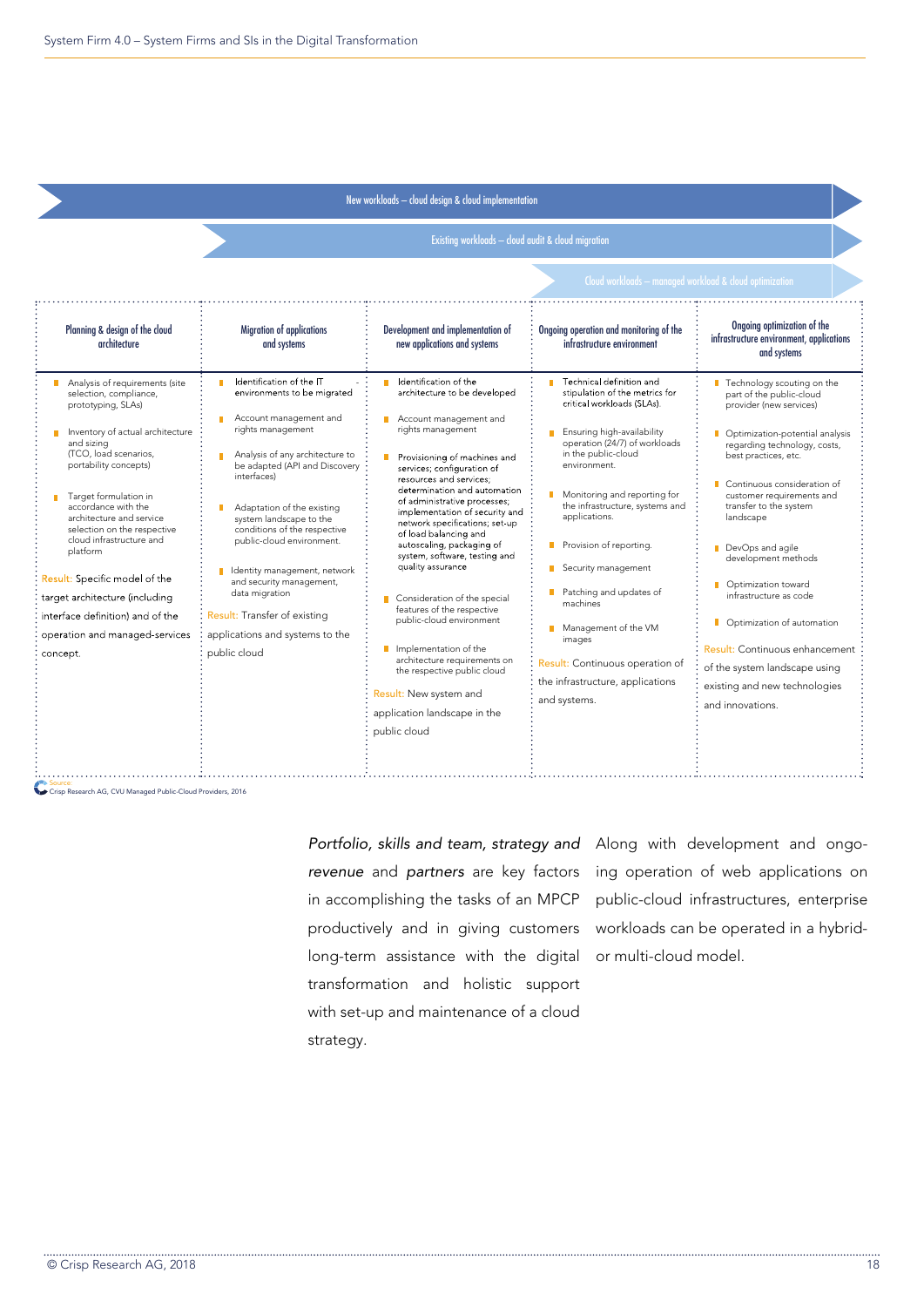Characteristic workloads for digital or web applications are e-commerce, content-management systems, mobile applications, Internet of Things and marketing. These are characterized by particularly high scalability, unforeseeable peak loads, global supply capability, agility and time-to-market as well as agile development methods and a large number of releases (high level of automation).

ERP, CRM, BI, HRM, Industry 4.0, collaboration and hybrid applications are characteristic of enterprise workloads. Typical properties of these workloads are a high degree of integration with other applications and architectures, migration of existing applications to the public cloud and operation of hybrid applications (e.g. part of the environment: dev/test in the cloud, on-premise operation).

### SKILLS AND TEAM

A high proportion of developers and DevOps engineers in the team of a managed public-cloud provider is important, particularly in the development and ongoing operation of web applications on public-cloud infrastructures. Along with a high level of methodological expertise in agile development methods (e.g. Scrum), the team should possess skills for high scalability of applications and automation as well as specialist knowledge of platforms and their APIs. Furthermore, capabilities for monitoring, APM and user experience are required in order to meet the requirements for innovation support and continuity.

A team with experience of the enterprise IT environment is essential for enterprise workloads. A high headcount and knowledge of data protection and compliance round off the team, and are complemented by integration skills and knowledge of virtualization technologies.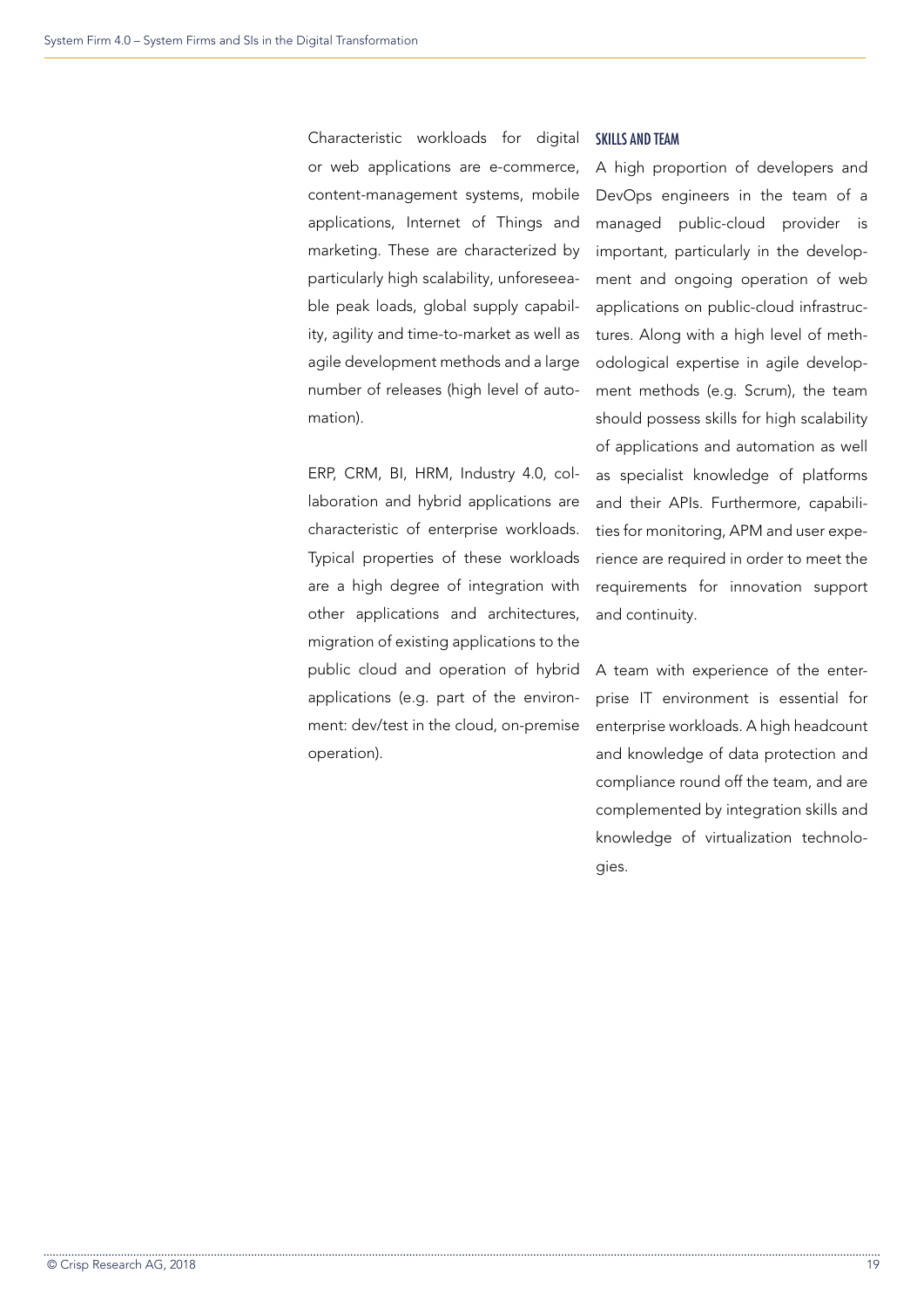### STRATEGY AND GROWTH

Expertise and market understanding in the public-cloud sphere generally determine the strategy and, in turn, the income and success of an MPCP. For this purpose, they always keep track of the innovations and new topics of public-cloud infrastructure providers. Some MPCPs specialize in specific workloads in one or more environments, while others provide workload variety by means of a multi-provider strategy.

In this context, alignment with the enterprise environment or the digital/ web environment can determine the managed-service model of service providers. A full-service IT service provider can operate workloads for customers in the public- and hybrid-cloud model or on-premise both as a service provider on the infrastructures of the public-cloud providers and on the basis of in-house infrastructure capacity. Integration with an existing on-premise model can additionally be offered.

### Full-service IT service provider

| Revenue (weighted average) 2017-2020 |  |
|--------------------------------------|--|
| -5% to 3%                            |  |
| % to 5%                              |  |
| 5% to 10%<br>.                       |  |
| 20% to 30%                           |  |
|                                      |  |

\*depending on the category

Source: Crisp Research AG, 2017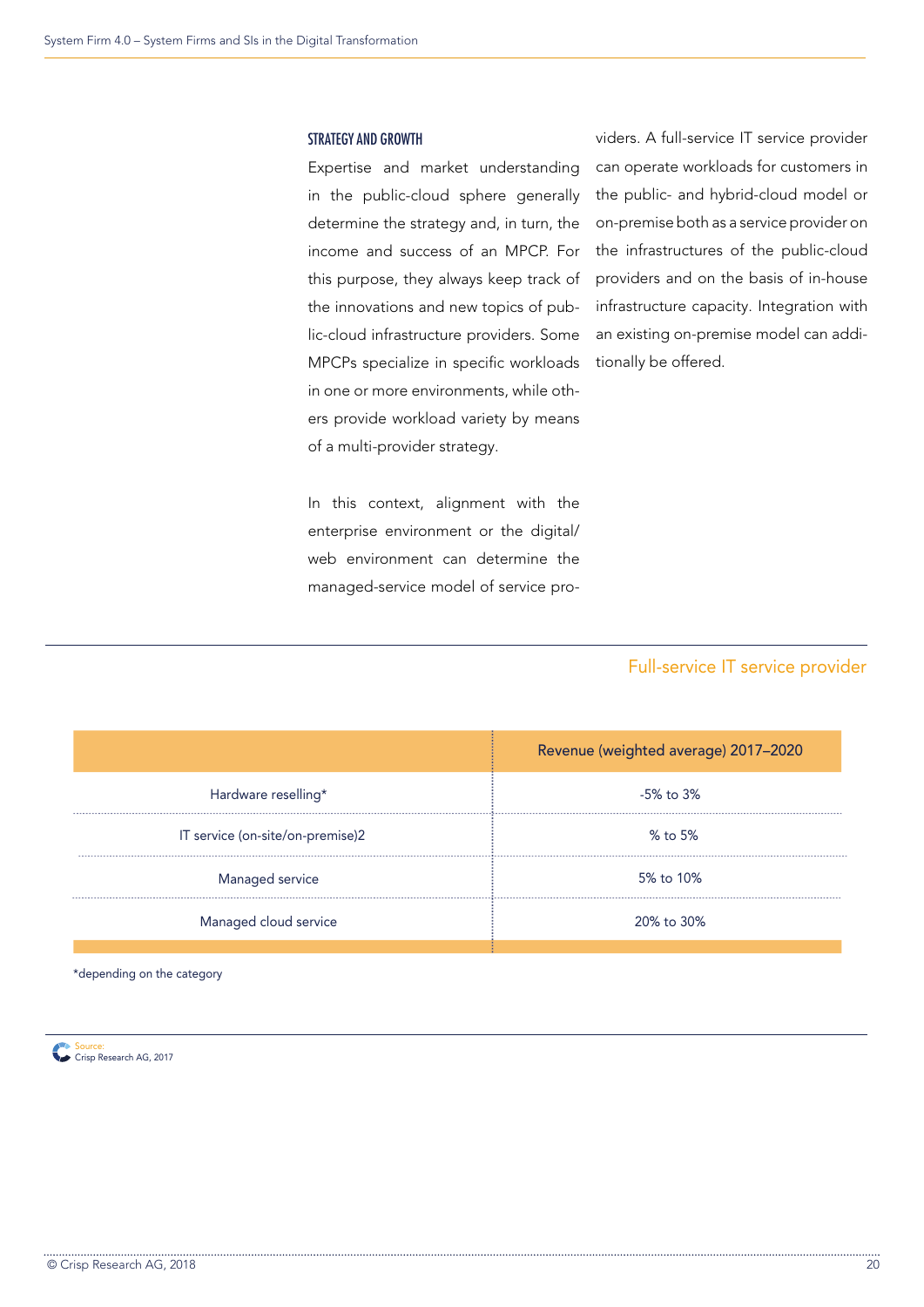### CHOOSING PARTNERS

Along with the user companies as customers, the partners of a managed public-cloud provider include public-cloud providers. There are a large number of public-cloud providers, and competition is tough. Choosing the right business partner is essential and should be geared toward the strategy pursued by the MPCP. To enable coverage of as many different customer scenarios as possible, it is necessary to choose a mix of large global providers, such as AWS or Google, and German providers, such as 1&1 IONOS, that provide all cloud services. But how exactly should a public-cloud provider assist a managed public-cloud provider with its integration work? What criteria does a managed public-cloud provider apply when looking for a contracting partner?

The following points should be taken into account when choosing:

Investment and barriers to entry: How much does the system firm need to invest in advance in training/certifications so that it can set out as a partner or start up its cloud business? What do system integrators need to do to obtain partner certification/higher partner status?

GDPR: Operation of data protection-sensitive and compliance-driven workloads is better with German cloud-platform providers (the European General Data Protection Regulation came into force in May 2018). Increased data-protection responsibility due to location in Germany. Data protection under German (and European) law eases concerns regarding data-protection legislation.

Partnership on an equal footing: Interaction, straightforward onboarding, transparent partner agreements and fair/attractive commission arrangements.

Support service: Active and bespoke support with marketing and sales as well as in specific customer situations (from solution engineers/cloud architects).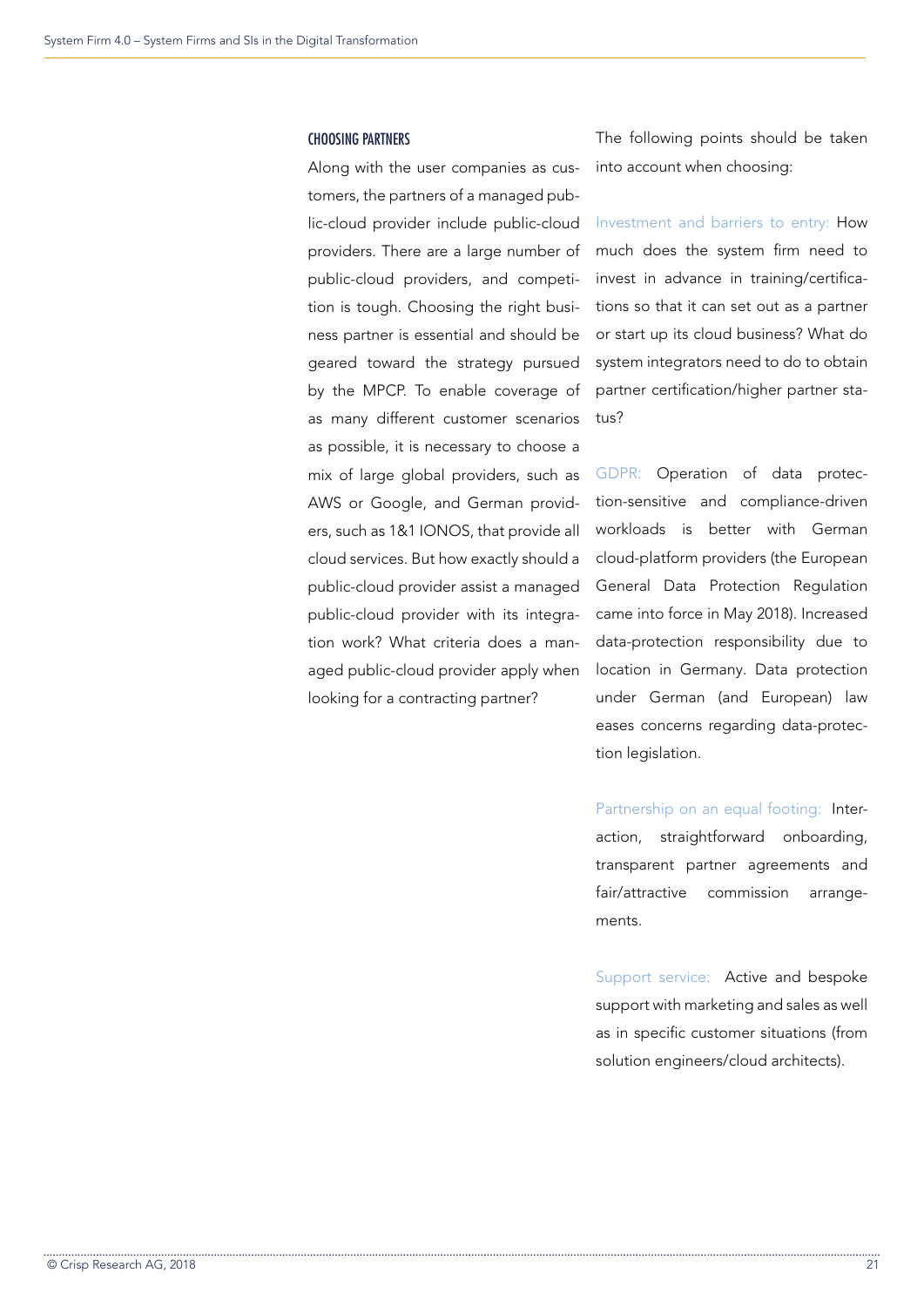### RECOMMENDATIONS FOR IT SERVICE PROVIDERS

IT system firms and system integrators should recognize and understand the changed requirements of their customers in the context of digitalization. Along with infrastructure as a service, openness to public- and multi-cloud environments is a key aspect that should shape their future business model.

Even though the development of a standard IT system firm from on-premise to a managed-service provider can temporarily involve expenditure and falling revenue, it secures the future and guarantees increased revenue. In the long term, those IT service providers that can oversee, accompany and continuously optimize all major IT processes of their customers as managed public-cloud providers will be successful.

IT system firms and system integrators should realign their strategies and adapt their business model. To make a successful transition to a managed public-cloud provider, IT system firms and system integrators should bear the following steps and activities in mind:

Building up their skill set: Expertise is the vital element when it comes to going further and deeper in the consulting sector. The qualifications of an IT system firm's employees should be adapted in line with customers' increased requirements. There is a particular need for developers and architects who can handle the design, set-up and operation of highly scalable cloud architectures.

Expanding their core business: Modern and innovative topics relating to cloud computing and managed services are the best way to attract customers with new arguments and an extended range of services.

Becoming pioneers: Gaining customers' trust through knowledge and individual consulting. Guaranteeing availability and enabling transformation to the digital sphere with local cloud experts.

The law of sowing and reaping: Choosing the right innovative and future-proof IT and technology provider is essential. For the full-cloud range, national pub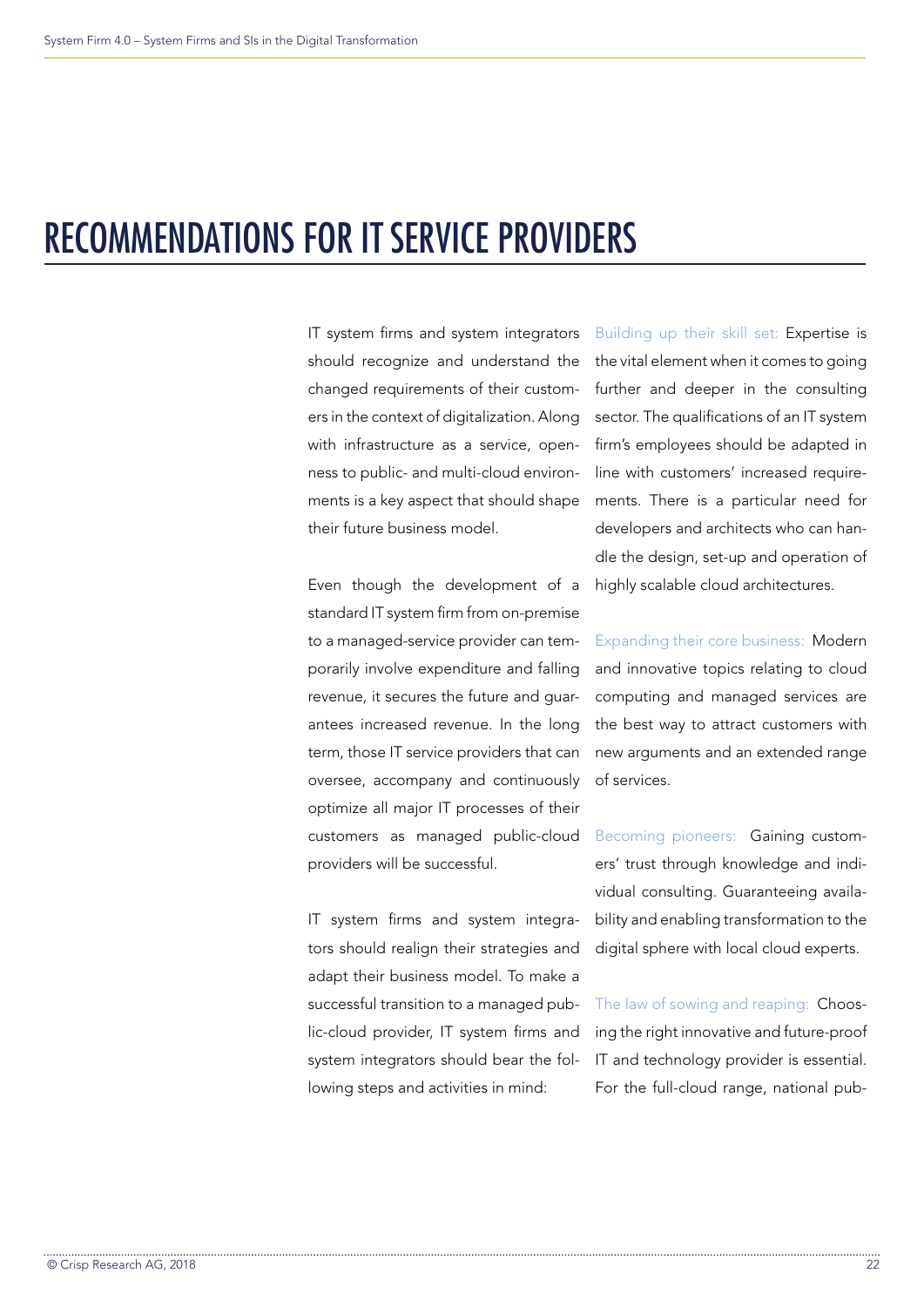lic-cloud providers are indispensable partners in completing the multi-cloud strategy. As the number of cloud partners grows, the workloads that can be covered become ever more varied. Investment and barriers to entry and, in particular, German data-protection regulations, a partnership on an equal footing and support services are essential selection criteria here.

Becoming channel partners: Choosing the right innovative and future-proof IT and technology provider is essential. For the full-cloud range, national public-cloud providers are indispensable partners in completing the multi-cloud strategy. As the number of cloud partners grows, the workloads that can be

covered become ever more varied. Investment and barriers to entry and, in particular, German data-protection regulations, a partnership on an equal footing and support services are essential selection criteria here.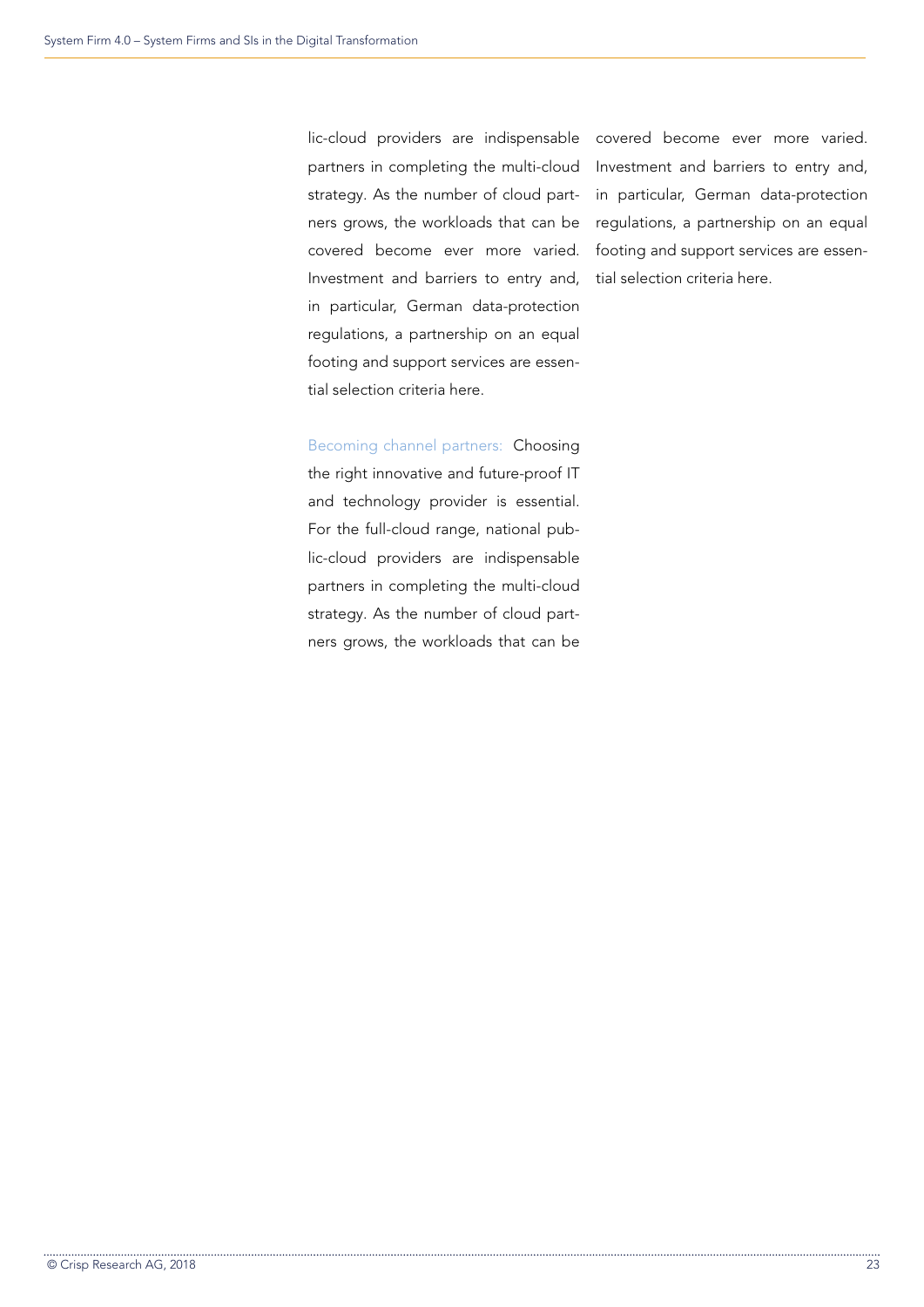# ABOUT 1&1 IONOS

With more than eight million customer contracts, 1&1 IONOS is the leading European provider of cloud infrastructure, cloud services, and hosting services. From VPS and bare-metal servers all the way to high-end IaaS solutions: 1&1 IONOS offers SMEs and large companies all the products they need to set up their hybrid or multi-cloud environment and is the only IaaS cloud computing provider that has its own code stack in Germany. 1&1 IONOS operates one of the world's largest and highest-quality IT infrastructures with over 90,000 servers. In the Cloud Vendor Universe from Crisp Research, 1&1 IONOS has repeatedly been named one of the leading providers of cloud platforms.

The Enterprise Cloud by 1&1 IONOS is the "Cloud – Made in Germany" with a data protection-compliant IaaS platform developed in-house for companies, system vendors/integrators, and managed service providers. It is flexibly scalable and provides free 24/7 support by qualified system administrators. During operation, the capacity of all components can be adapted to current requirements through live vertical upscaling.

1&1 IONOS was established in 2018 after the merger of 1&1 Internet and Berlin-based IaaS provider ProfitBricks and is part of the listed United Internet AG.



Greifswalder Str. 207 10405 Berlin, Germany E-mail: enterprise-cloud@ionos.com <https://www.ionos.com/>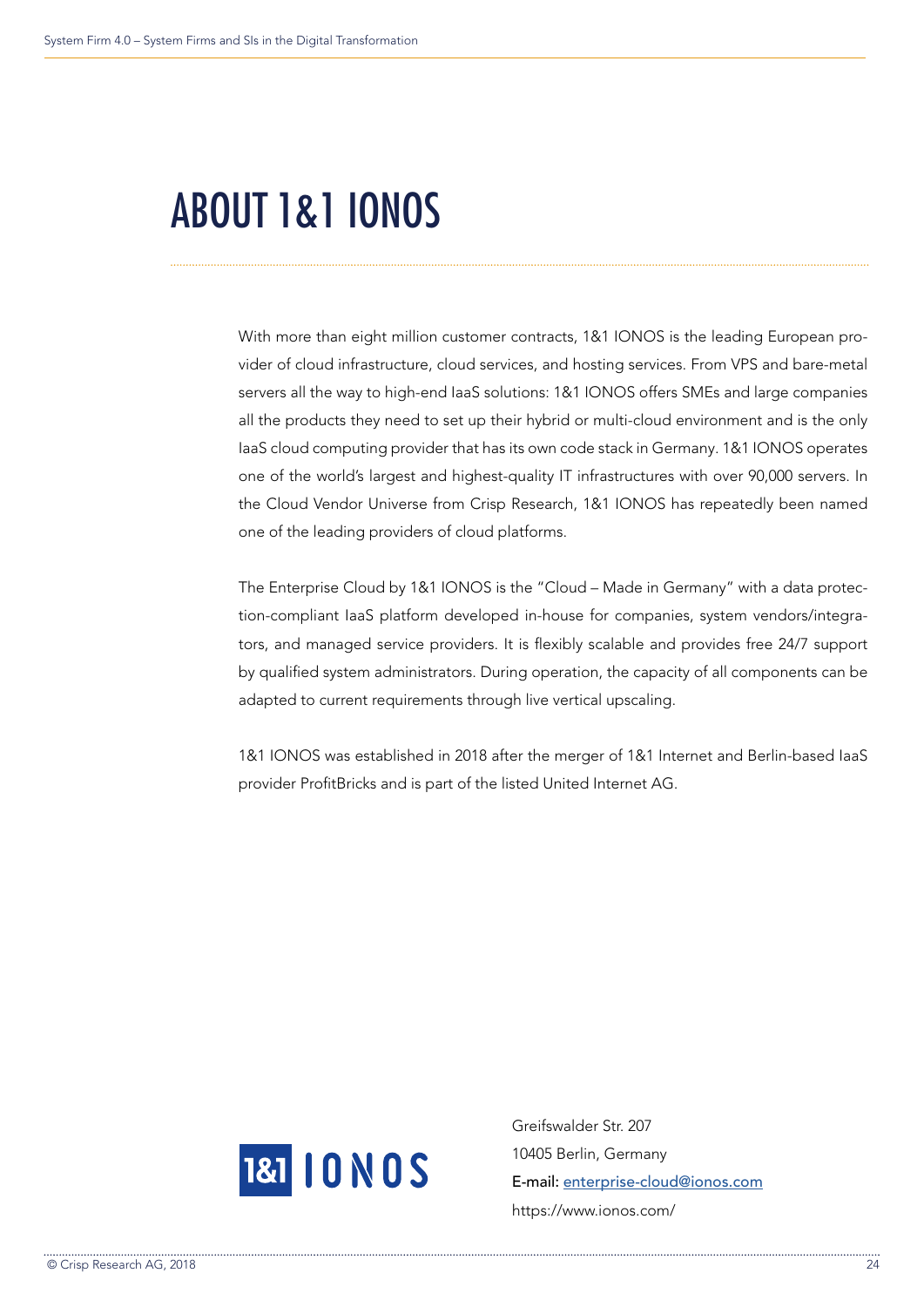# AUTHORS



Anna-Lena Schwalm works as a junior analyst at the IT research and consulting firm Crisp Research. She specializes in mobile technologies, co-working and data-based business models. In addition, she helps with background and consultancy work in the context of research and individual customer projects. Anna-Lena Schwalm is doing a Master's degree in Business Studies, focusing on innovation, information and management.



DR. CARLO VELTEN is CEO of the IT research and consulting firm Crisp Research AG. As an IT analyst, Carlo Velten has been advising prestigious companies on the digital transformation of their IT and business processes for over 15 years. His specialist fields are cloud computing, IT innovation management and corporate strategy. Previously, he spent 8 years in charge of Cloud Computing and Innovation Practice at the Experton Group alongside Steve Janata. Prior to that, Carlo Velten was a Senior Analyst at TechConsult, with responsibility for open source and web computing. Dr. Carlo Velten is a jury member at the Digital Leader Awards and is actively involved in the industry association BITKOM. As a business angel, he assists young start-ups and is involved in politics as a director of the Managerial Group of the Friedrich Ebert Foundation.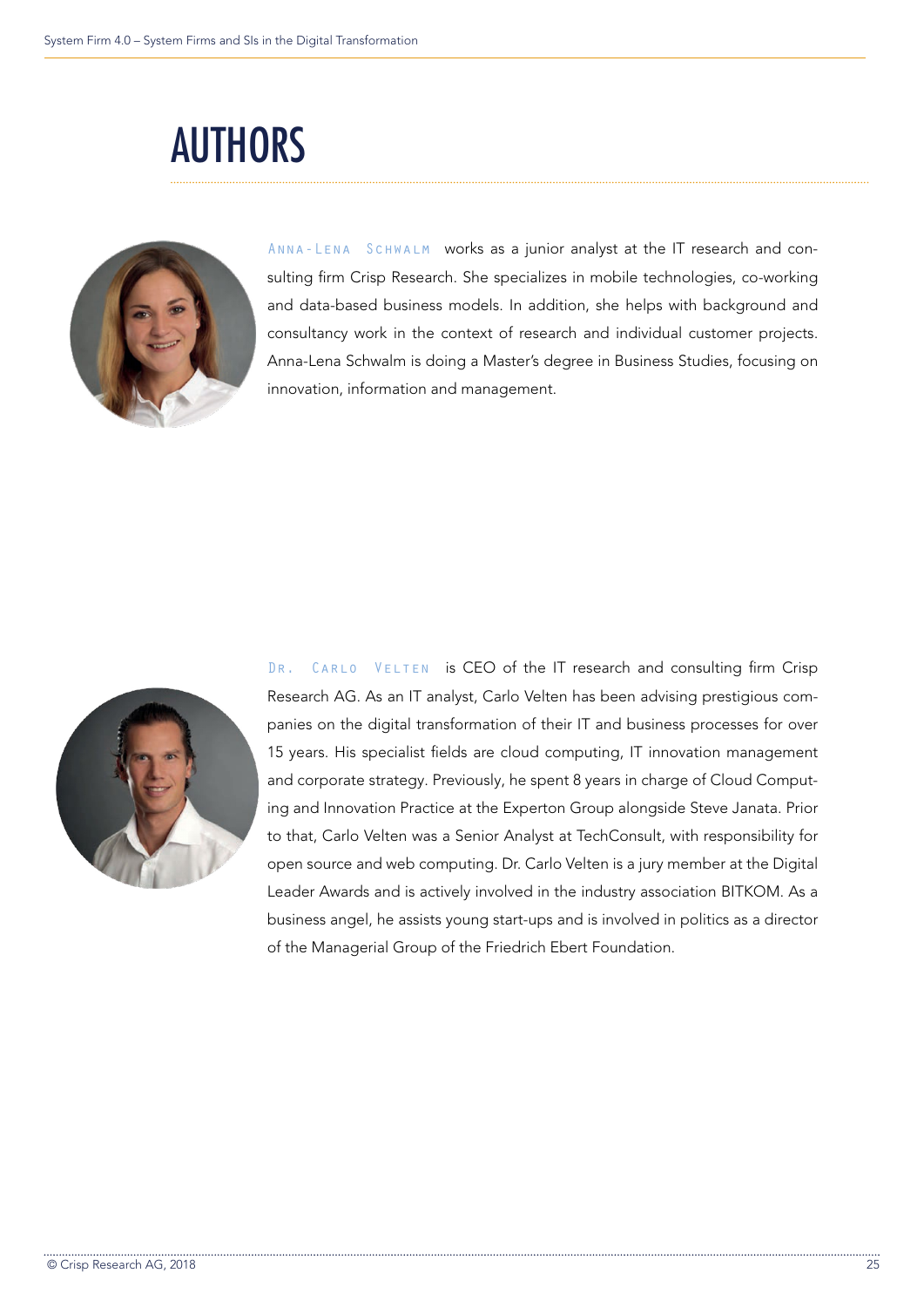# ABOUT CRISP RESEARCH

Crisp Research AG is an independent IT research and consultancy firm. With a team of experienced analysts, consultants and software developers, Crisp Research assesses current and future technology and market trends. Crisp Research helps companies with the digital transformation of their IT and business processes.

The analyses and commentaries of Crisp Research are published and discussed in a host of business and IT journals and on social-media platforms. As contributing editors at leading IT publications (Computerwoche, CIO, Silicon, etc.), committed BITKOM members and sought-after keynote speakers, our analysts actively contribute to debates surrounding new technologies, standards and market trends and are influential figures in the industry.

Crisp Research was established in 2013 by Steve Janata and Dr. Carlo Velten, and focuses its research and consulting on emerging technologies such as cloud computing, analytics and digital marketing and their strategic and operational implications for CIOs and business decision-makers at companies.